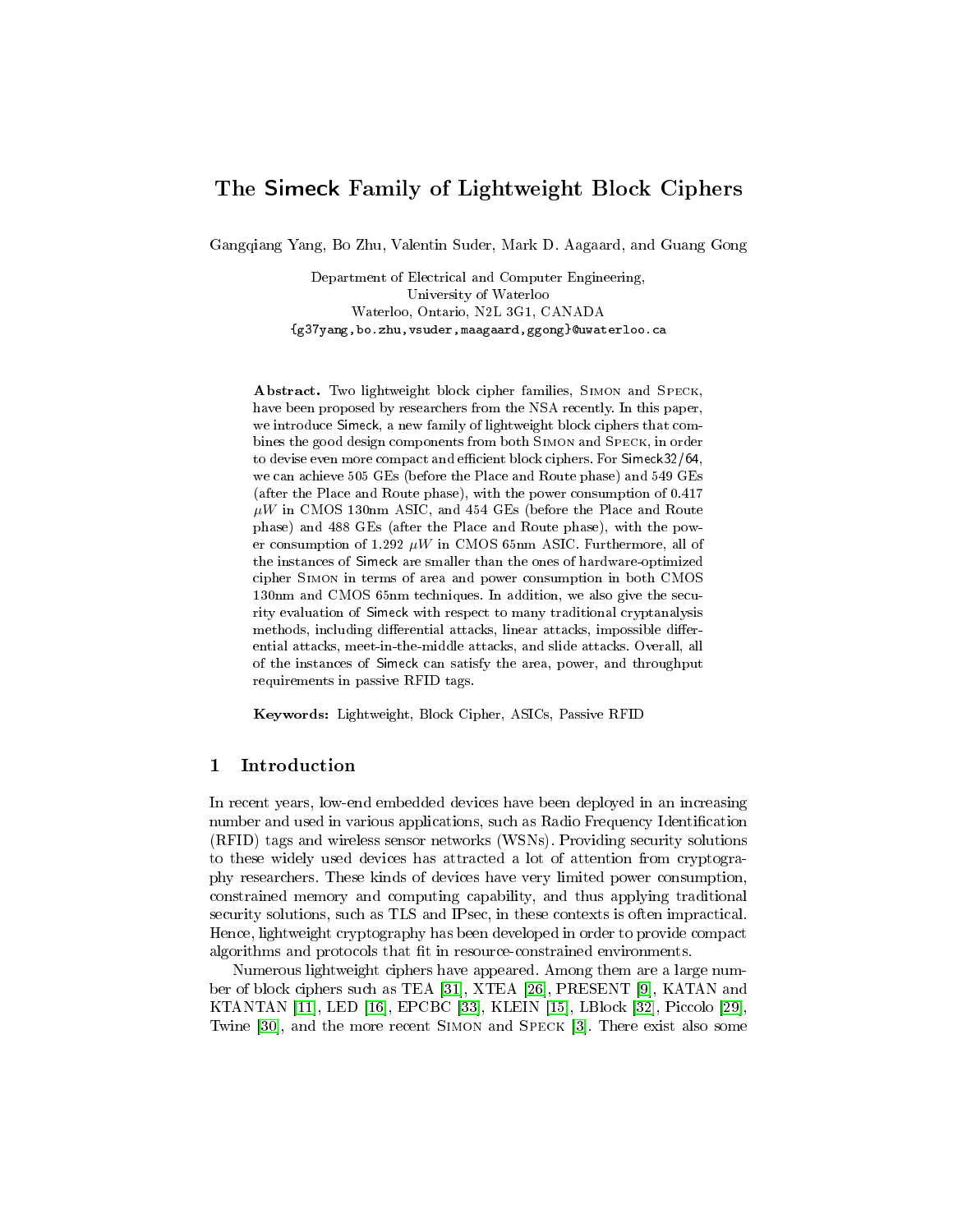lightweight stream ciphers such as Trivium [\[12\]](#page-18-4), Grain [\[17\]](#page-19-4) and WG [\[25\]](#page-19-5), which provide suitable security and small implementations for resource-constrained devices.

The recently proposed lightweight block ciphers, Simon and Speck [\[3\]](#page-18-3), have led to papers concerning their security [\[7](#page-18-5)[,1](#page-18-6)[,10\]](#page-18-7). This is partially due to the fact that these ciphers are recognized to be the smallest block ciphers in each of the block/key size categories when used in resource-constrained environments. Simon is optimized for hardware implementation, while Speck is optimized for software. Inspired by the designs of Simon and Speck, we combine their good components in order to get a new design of block cipher family, called Simeck. We use a slightly modified version of SIMON's round function, and reuse it in the key schedule like SPECK does. Moreover, we take the benefits of using Linear Feedback Shift Register (LFSR) based constants in the key schedule in order to further reduce hardware implementation footprints. The new family of lightweight block ciphers Simeck aims to have comparable security levels but more efficient hardware implementations.

Based on the aforementioned motivations, we have the detailed design goals as follows.

- Hardware. First, we want to minimize the area and power consumption of the Application Specific Integrated Circuit (ASIC) implementations. We also want to allow a range of options in the area, throughput, and power consumption. Finally, we want to keep the maximum operating frequency as high as possible.
- Applications. Take the application of passive RFID tags for example, Simeck should satisfy the following requirements in order to be used in practice: 1) The area of Simeck should be less than 2000 GEs [\[18](#page-19-6)[,2\]](#page-18-8). 2) The power consumption of Simeck should be very small. 3) The typical passive RFID tag's operating frequency is 2 MHz and the data rate is 64 Kbps [\[14](#page-18-9)[,34\]](#page-20-3), and thus the throughput is  $64K/2M \approx 1/32$ . Therefore, if the tag's operating frequency is 100 KHz (for benchmarking purpose), the throughput of Simeck should at least be 100 K  $\cdot$  1/32 bps  $\approx$  3.1 Kbps.
- Security. Although Simon and Speck were designed with small, simple round functions, they are iterated a sufficient number of times in order to resist traditional attacks. We follow the same strategy with Simeck, and due to its similarity with SIMON, we benefit from its analysis carried so far.

In this paper, we offer a wide range of options between area, throughput, and power consumption for the implementations of Simeck. All the Simeck's family members can meet our security, hardware, and applications design goals. We compare our results to the previous constructions with comparable block sizes and key sizes as given in Table [1.](#page-2-0) Table [1](#page-2-0) gives our smallest area results for all the instances of Simeck from before and after the Place and Route (P&R) in CMOS 130nm and CMOS 65nm ASICs. In addition, the corresponding throughput and power consumption after the Place and Route are also provided. In particular, Table [1](#page-2-0) presents our hardware implementation results of Simon which cost less area than the original results in [\[3\]](#page-18-3). Moreover, the hardware implementations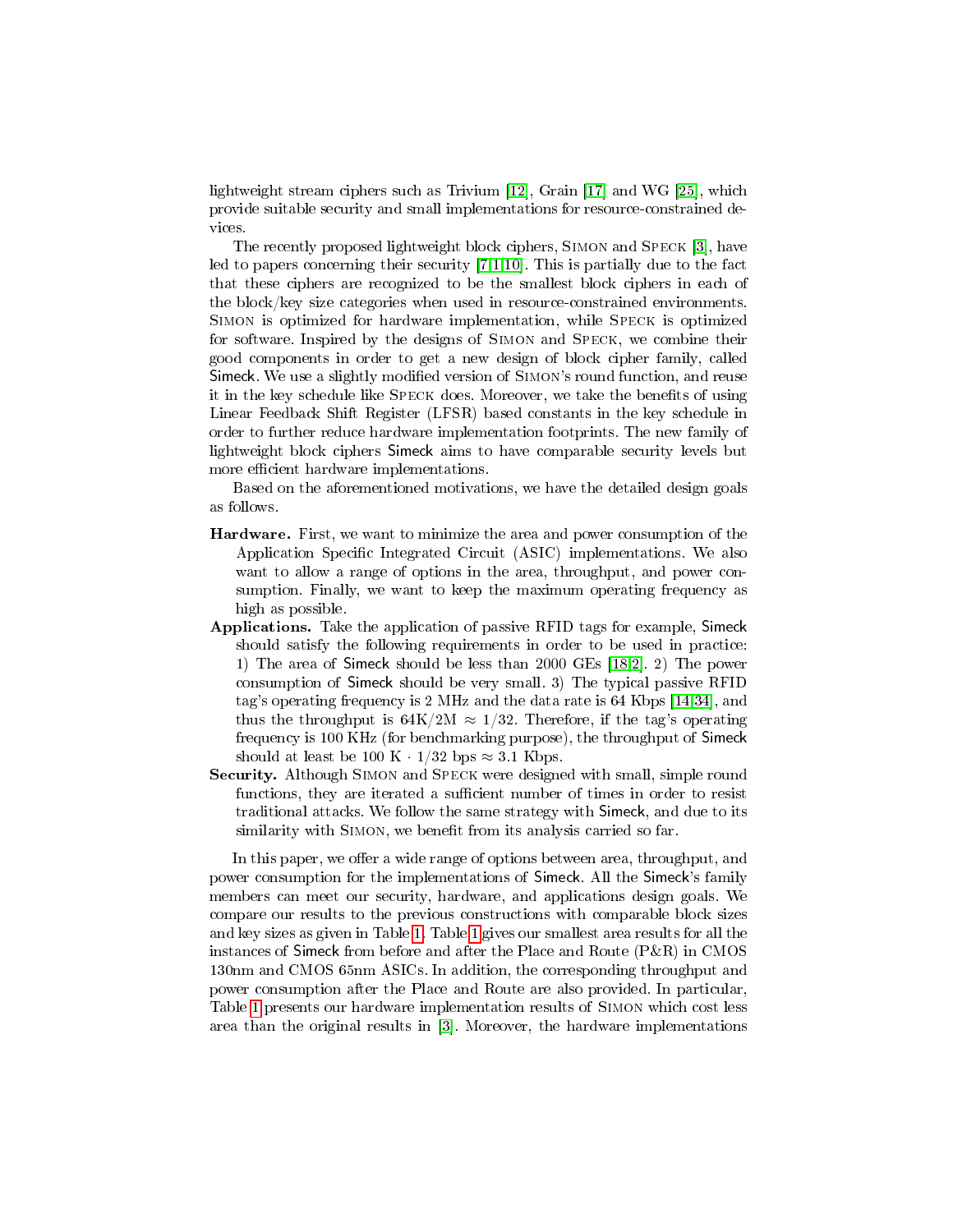|             |              |      | Area                      |       | Throughput | Power     |                              |
|-------------|--------------|------|---------------------------|-------|------------|-----------|------------------------------|
| <b>Size</b> | Algorithm    |      | Tech Before P&R After P&R |       | Q100KHz    | Q100KHz   | Source                       |
|             |              | (nm) | (GEs)                     | (GEs) | (Kbps)     | $(\mu W)$ |                              |
|             | <b>SIMON</b> |      | 523                       |       | 5.6        |           | $[3]$                        |
|             | <b>SPECK</b> | 130  | 580                       |       | 4.2        |           | $\lceil 3 \rceil$            |
| 32/64       | <b>SIMON</b> |      | 517                       | 562   | 5.6        | 0.421     | here                         |
|             | Simeck       |      | 505                       | 549   | 5.6        | 0.417     | here                         |
|             | <b>SIMON</b> | 65   | 466                       | 501   | 5.6        | 1.311     | here                         |
|             | Simeck       |      | 454                       | 488   | 5.6        | 1.292     | here                         |
| 48/96       | <b>SIMON</b> | 130  | 739                       |       | 5.0        |           | $\overline{3}$               |
|             | <b>SPECK</b> |      | 794                       |       | 4.0        |           | $[3]$                        |
|             | <b>SIMON</b> |      | 733                       | 796   | 5.0        | 0.579     | here                         |
|             | Simeck       |      | 715                       | 778   | 5.0        | 0.576     | here                         |
|             | <b>SIMON</b> | 65   | 661                       | 711   | 5.0        | 1.812     | here                         |
|             | Simeck       |      | 645                       | 693   | 5.0        | 1.805     | here                         |
|             | <b>EPCBC</b> | 180  | 1008                      | ä,    | 12.1       | ä,        | 33                           |
|             | <b>SIMON</b> |      | 958                       | ÷,    | 4.2        |           | $[3]$                        |
|             | <b>SPECK</b> | 130  | 966                       |       | 3.4        |           | $\lceil 3 \rceil$            |
|             | <b>SIMON</b> |      | 944                       | 1026  | 4.2        | 0.762     | here                         |
| 64/128      | Simeck       |      | 924                       | 1005  | 4.2        | 0.754     | here                         |
|             | <b>SIMON</b> | 65   | 845                       | 908   | 4.2        | 2.336     | here                         |
|             | Simeck       |      | 828                       | 891   | 4.2        | 2.304     | here                         |
|             | <b>LED</b>   | 180  | 1265                      |       | 3.4        |           | [16]                         |
|             | PRESENT      |      | 1339                      |       | 12.1       |           | $\left\lceil 33\right\rceil$ |

<span id="page-2-0"></span>Table 1. Comparison of Hardware Implementations of Lightweight Block Ciphers

of our Simeck block cipher family are even smaller than our implementations of Simon in terms of area and power consumption.

More specifically in Table 1, we can achieve a small area of 505 GEs before the Place and Route with a throughput of 5.6 Kbps and 0.417  $\mu W$  power consumption for Simeck32/64 in CMOS 130nm ASIC. With a fair comparison (before the Place and Route) in CMOS 130nm, Simeck32/64 can achieve 2.3% smaller than our implementations of  $\text{SIMON}32/64$ , and  $3.4\%$  smaller than the original implementations of  $\text{SIMON}32/64$ . Correspondingly, we can get an even smaller area of 454 GEs before the Place and Route and 1.292  $\mu$ W power consumption in CMOS 65nm ASIC. In this case, Simeck32/64 is 2.6% smaller than our implementations of Simon32/64.

Similarly, Simeck48/96, 64/128 are  $2.5\%$ ,  $2.1\%$ , respectively, smaller than our implementations of SIMON48/96,  $64/128$ , and they are 3.3%, 3.5%, respectively, smaller than the original implementations of Simon48/96, 64/128 in CMOS 130nm. Correspondingly in CMOS 65nm, Simeck48/96, 64/128 are 2.4%, 2.0%, respectively, smaller than our implementations of  $\text{SIMON48}/96, 64/128$ . Moreover, with only a little extra area (GEs) and power consumption, we can increase Simeck's throughput a lot.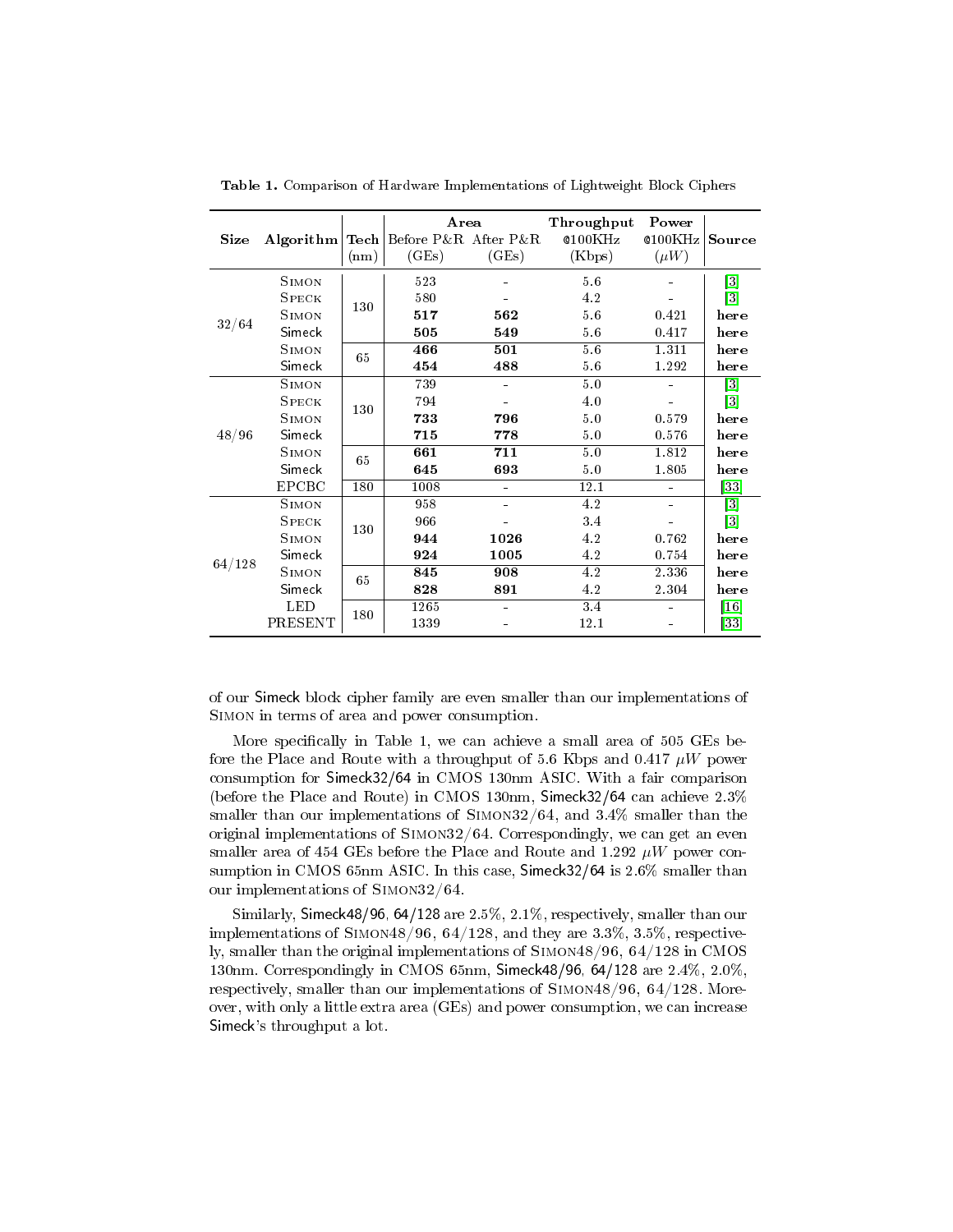This paper is organized as follows. In Section [2,](#page-3-0) we describe the specifications and design rationales of the Simeck family. Section [3](#page-5-0) first presents our metrics and design flow in CMOS 130nm and CMOS 65nm ASICs. Then, we give two different hardware architectures of Simeck in order to make a trade-off between area, throughput, and power consumption. Later, the hardware evaluations in CMOS 130nm and CMOS 65nm are given with a thorough analysis. In Section [4,](#page-13-0) we compare our results of Simeck and Simon with the results in [\[3\]](#page-18-3). Before concluding this paper, we provide a security analysis of our new block ciphers in Section [5.](#page-15-0)

#### <span id="page-3-0"></span>2 Design Specifications and Rationales

In this section, we give the specifications, as well as design rationales, of our block cipher family Simeck. We use the following notations throughout the rest of the paper.

 $x \ll c$  denotes the cyclic shift of x to the left by c bits.  $x \odot y$  is the bitwise AND of x and y.  $x \oplus y$  is the exclusive-or (XOR) of x and y.

#### 2.1 Specifications of Simeck

Our lightweight block cipher family Simeck is denoted Simeck $2n/mn$ , where n is the word size and n is required to be 16, 24 or 32; while  $2n$  is the block size and  $mn$  is the key size. More specifically, our Simeck family includes Simeck32/64, Simeck48/96, and Simeck64/128. For example, Simeck32/64 refers to perform encryptions or decryptions on 32-bit message blocks using a 64-bit key. These three size choices of the ciphers aim to fit different applications of embedded systems including RFID systems, and these sizes are also contained in the specifications of Simon and Speck families of block ciphers.

Simeck is designed to be extremely small in hardware footprints and to be compact in software implementations as well. The round function and the key schedule algorithm follow the Feistel structure. A plaintext to be encrypted is first divided into two words  $l_0$  and  $r_0$ , where  $l_0$  contains the most significant n bits, and  $r_0$  consists of the least significant n bits. Then these two words are processed by the Simeck round function for certain number of rounds, and finally the two output words  $l_T$  and  $r_T$  are concatenated to form a complete ciphertext, where T denotes the total number of rounds.

**Round Function.** We define the round function (of the  $i$ -th round) as the following function,

$$
R_{k_i}(l_i, r_i) = (r_i \oplus f(l_i) \oplus k_i, l_i),
$$

where  $l_i$  and  $r_i$  are the two words for the internal state of <code>Simeck</code>,  $k_i$  is the round key, and the function  $f$  is defined as

$$
f(x) = (x \odot (x \lll 5)) \oplus (x \lll 1).
$$

Figure [1](#page-4-0) illustrates the operations of the round function  $R_{k_i}$ .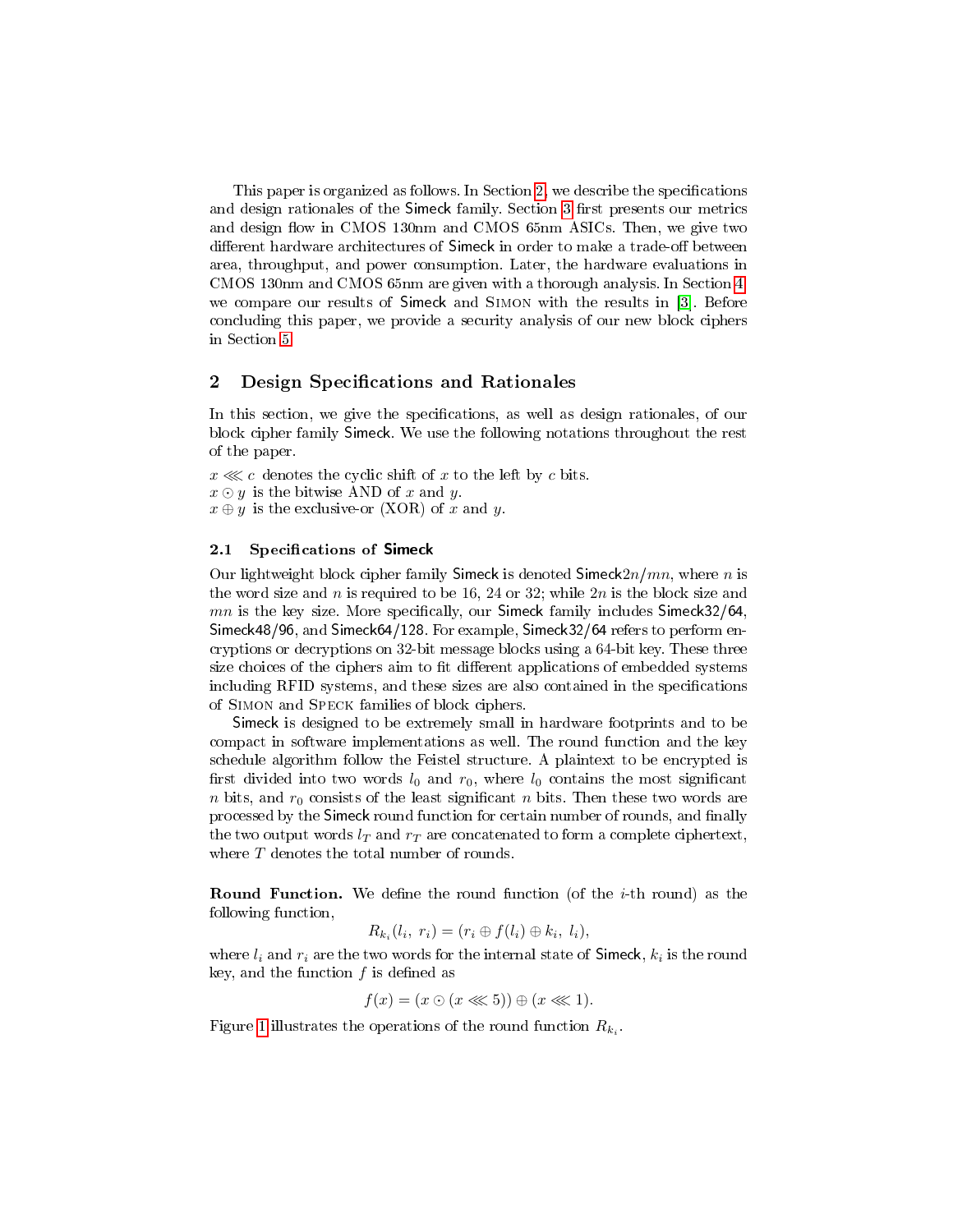

<span id="page-4-0"></span>Fig. 1. The Round Function of Simeck

Key Schedule/Expansion. To generate the round key  $k_i$  from a given master key  $K$ , the master key  $K$  is first segmented into four words and loaded as the initial states  $(t_2, t_1, t_0, k_0)$  of the feedback shift registers shown in Figure [2.](#page-4-1) The least significant  $n$  bits of  $K$  are loaded into  $k_0$ ; while the most significant  $n$  bits are put into  $t_2$ . To update the registers and generate round keys, we reuse the round function with a round constant  $C \oplus (z_j)_i$  acting as the round key, i.e.  $R_{C \oplus (z_j)_i}$ . The updating operation can be expressed as

$$
\begin{cases} k_{i+1} = t_i, \\ t_{i+3} = k_i \oplus f(t_i) \oplus C \oplus (z_j)_i, \end{cases}
$$



<span id="page-4-1"></span>Fig. 2. The Key Expansion of Simeck, where  $R_{C \oplus (z_j)_i}$  is the Simeck Round Function with  $C \oplus (z_j)_i$  Acting as the Round Key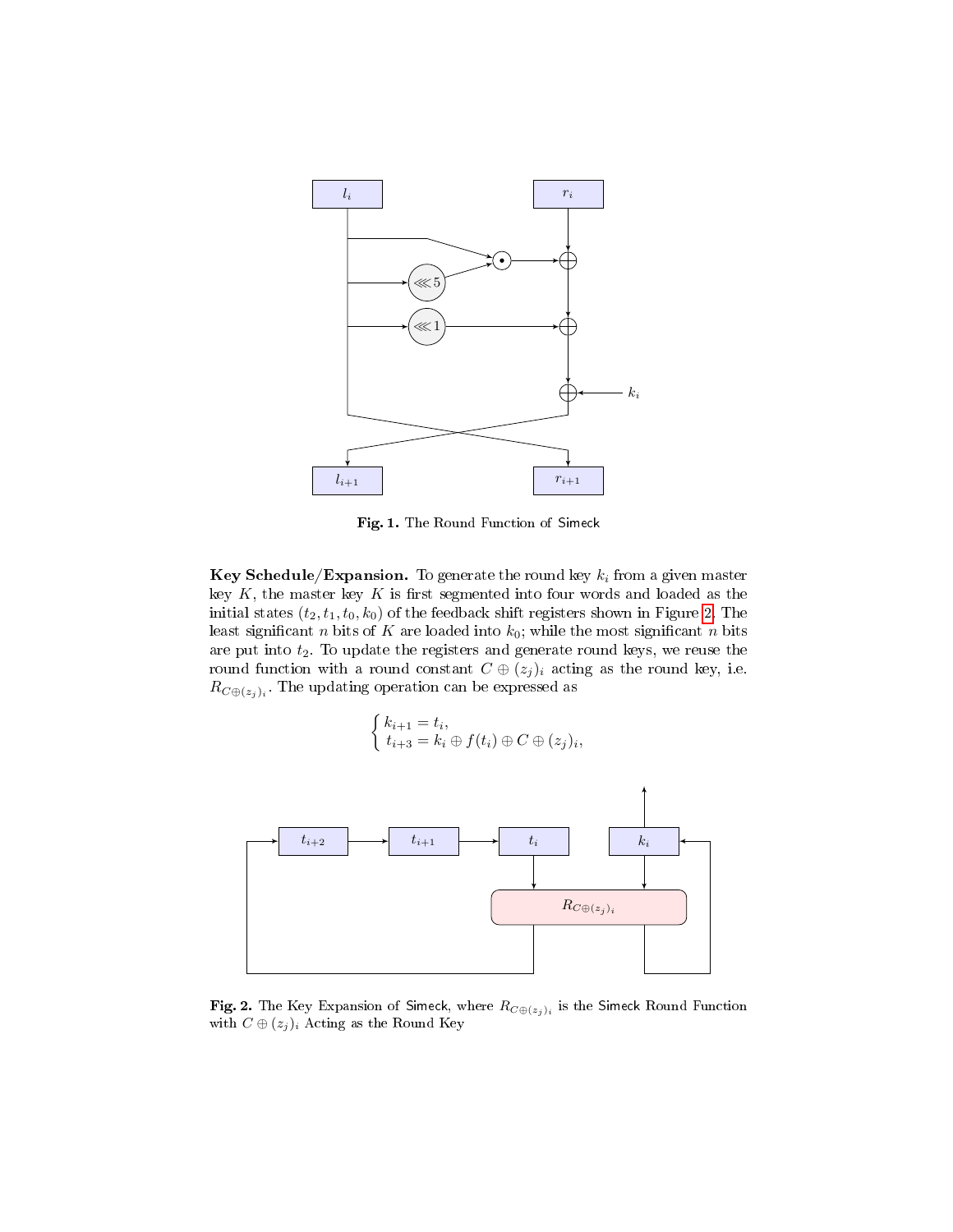where  $0 \le i \le T - 1$ . The value  $k_i$  is used as the round key of the *i*-th round.

The value of the constant C is defined by  $C = 2<sup>n</sup> - 4$ , where n is the word size.  $(z_i)_i$  denotes the *i*-th bit of the sequence  $z_i$ . Simeck32/64 and Simeck48/96 use the same sequence  $z_0$ , i.e.  $j = 0$ , which is an m-sequence with period 31 and can be generated by the primitive polynomial  $X^5 + X^2 + 1$  with the initial state  $(1, 1, 1, 1, 1)$ . When the rounds number is larger than 31, the sequence repeats itself. Simeck64/128 uses another m-sequence  $z_1$  with period 63, which is generated by the primitive polynomial  $X^6 + X + 1$  with the initial state  $(1, 1, 1, 1, 1, 1).$ 

Number of Rounds. The number of rounds T for Simeck32/64, Simeck48/96, and Simeck64/128 are 32, 36, and 44, respectively.

#### 2.2 Design Rationales

In Simeck, we use a slightly simplified version of the round function of SIMON. The round function of Simon can be expressed as

$$
R'_{k_i}(l_i, r_i) = (((l_i \lll 1) \odot (l_i \lll 8)) \oplus (l_i \lll 2) \oplus r_i \oplus k_i, l_i),
$$

where  $l_i$  and  $r_i$  are the input words, and  $k_i$  is the round key. The operations of the round function only contain bitwise AND, XOR and cyclic shifts, and they are very efficient for hardware implementations. In particular, for Simeck, we change these shift numbers from  $(1, 8, 2)$  to  $(0, 5, 1)$ . We choose our shift numbers in order to realize an acceptable trade-off between hardware performance and security. These modifications will improve the efficiency of hardware implementations, but will have comparable security strengths against certain attacks. More discussions will be given in the following sections.

For the key expansion/schedule algorithm of Simeck, we learn the idea of re-using the round function to update the round-key registers from the design of Speck.

Concerning the number of rounds for Simeck, we choose the same numbers as the corresponding block ciphers in the Simon family, in order to have comparable security levels and fair hardware implementation evaluations.

To defeat certain self-similarity attacks such as slide attacks and rotational attacks, we add the round constants  $C$  and  $(z_j)_i$  into the key expansion process. The constant  $C = 2<sup>n</sup> - 4$  is also used in the key expansion of SIMON. The polynomials for the two m-sequences  $z_0$  and  $z_1$  are chosen to have minimum numbers of components, such that their hardware implementations will have small footprints.

## <span id="page-5-0"></span>3 Hardware Implementations

We discuss the hardware implementations of the Simeck family of block ciphers in this section.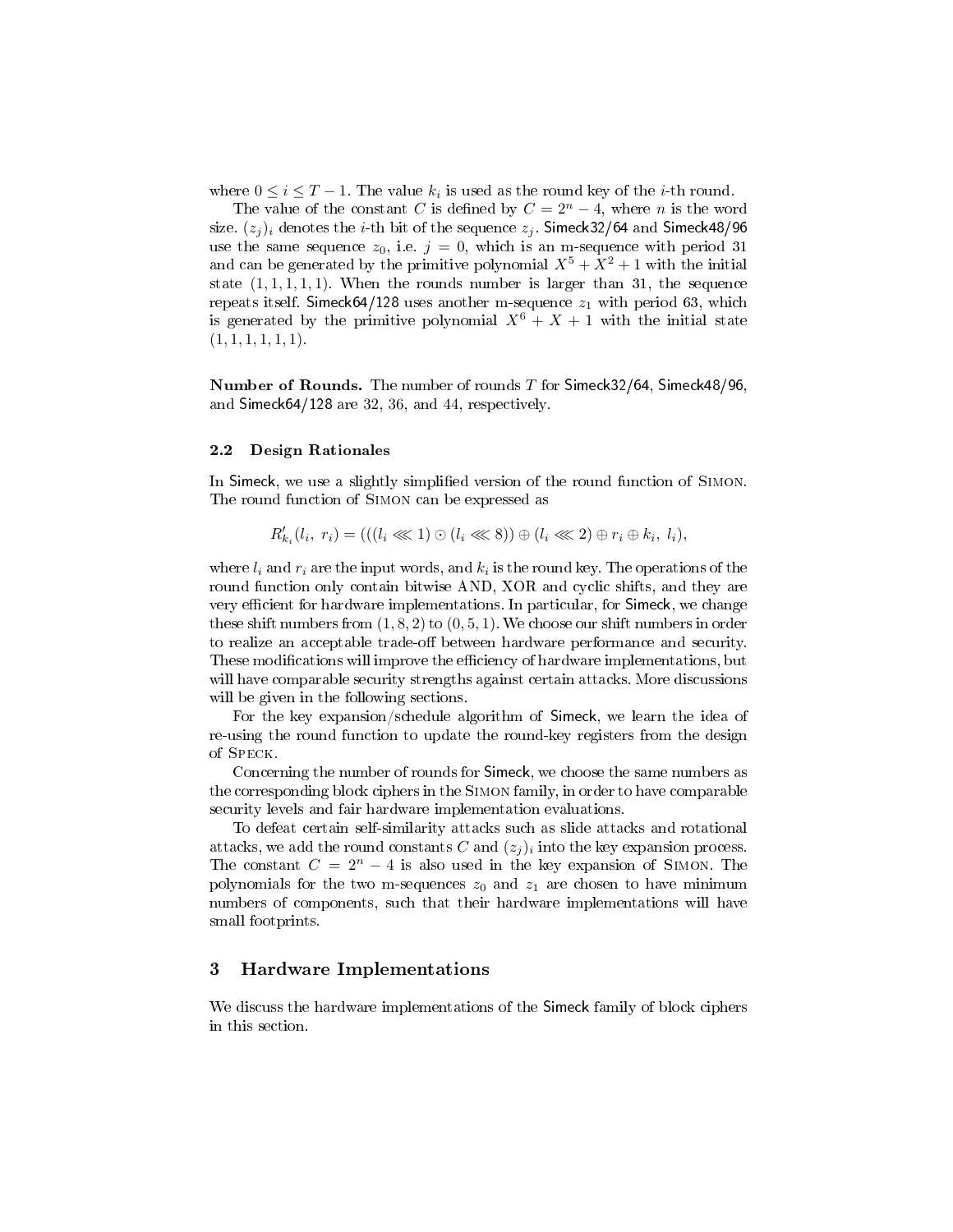#### <span id="page-6-1"></span>3.1 Metrics and Design Flow

We use the Synopsys Design Compiler Version D-2010.03-SP4 to synthesize the RTL of the designs into netlist based on the STMicroelectronics CMOS 65nm CORE65LPLVT\_1.20V and IBM CMOS 130nm CMR8SF-LPVT Process SAGE v2.0 standard cell libraries with both having a typical 1.2V voltage, and  $25^{\circ}$ C temperature. Cadence SoC Encounter v09.12-s159 1 is used to finish the Place and Route phase in order to generate the layout of the designs. We use Mentor Graphics ModelSim SE 10.1a to conduct functional simulation of the designs and perform timing simulation by using the timing delay information generated from SoC Encounter as well. The areas of the designs after the logic synthesis are provided for comparisons with previous ciphers, and a more accurate area after the Place and Route is also provided for using the ciphers in practical cases. The densities used for the Place and Route phase for CMOS 130nm and 65nm are 0.92 and 0.93 respectively, in order to make a trade-o between area and maximum operating frequency when the densities are high enough. As usual, the area is measured in gate equivalents (GEs), and one GE is equivalent to the physical area required for the two-input one-output NAND gate with the lowest driving strength of the corresponding technology.

We use SoC Encounter v09.12-s159 1 to generate the accurate power consumption based on the activity information generated from the timing simulation with a frequency of 100 KHz, and a duration time of 0.1s. We do so because the 100 KHz clock frequency is widely used for benchmarking purpose in resourceconstrained applications and 0.1s is long enough to provide an accurate activity information for all the signals.

Moreover, the critical path is obtained after the Place and Route phase, which would be more accurate than the estimated value obtained from logic synthesis. Hence, the maximum clock frequency which can be operated for a specific design is obtained.

|                  | IBM130nm-8RF $(NSA  3]$ | IBM130nm-CMR8SF-LPLVT ST CMOS65nm |                |
|------------------|-------------------------|-----------------------------------|----------------|
| NAND.            |                         |                                   |                |
| AND              | 1.25                    | 1.25                              | 1.25           |
| OR.              | 1.25                    | 1.25                              | 1.5            |
| <b>NOT</b>       | 0.75                    | 0.75                              | 0.75           |
| XOR              | 2                       | 2                                 | 2.25           |
| <b>XNOR</b>      | 2                       | $\overline{2}$                    | 2.25           |
| 2-1 MUX          | 2.25                    | 2.25                              | $\overline{2}$ |
| DFF              | 4.25                    | 4.25                              | 3.75           |
| 1-bit full adder | 5.75                    | 5.75                              | 4.5            |
| Scan FF          | 6.25                    | 5.5                               | 4.75           |

<span id="page-6-0"></span>Table 2. The Areas of Basic Gates in the Libraries

In fact, during the analysis of the previous results [\[3,](#page-18-3)[11](#page-18-1)[,24,](#page-19-7)[27,](#page-19-8)[28\]](#page-19-9), the ASIC results for various implementations differ not only in the basic gate technology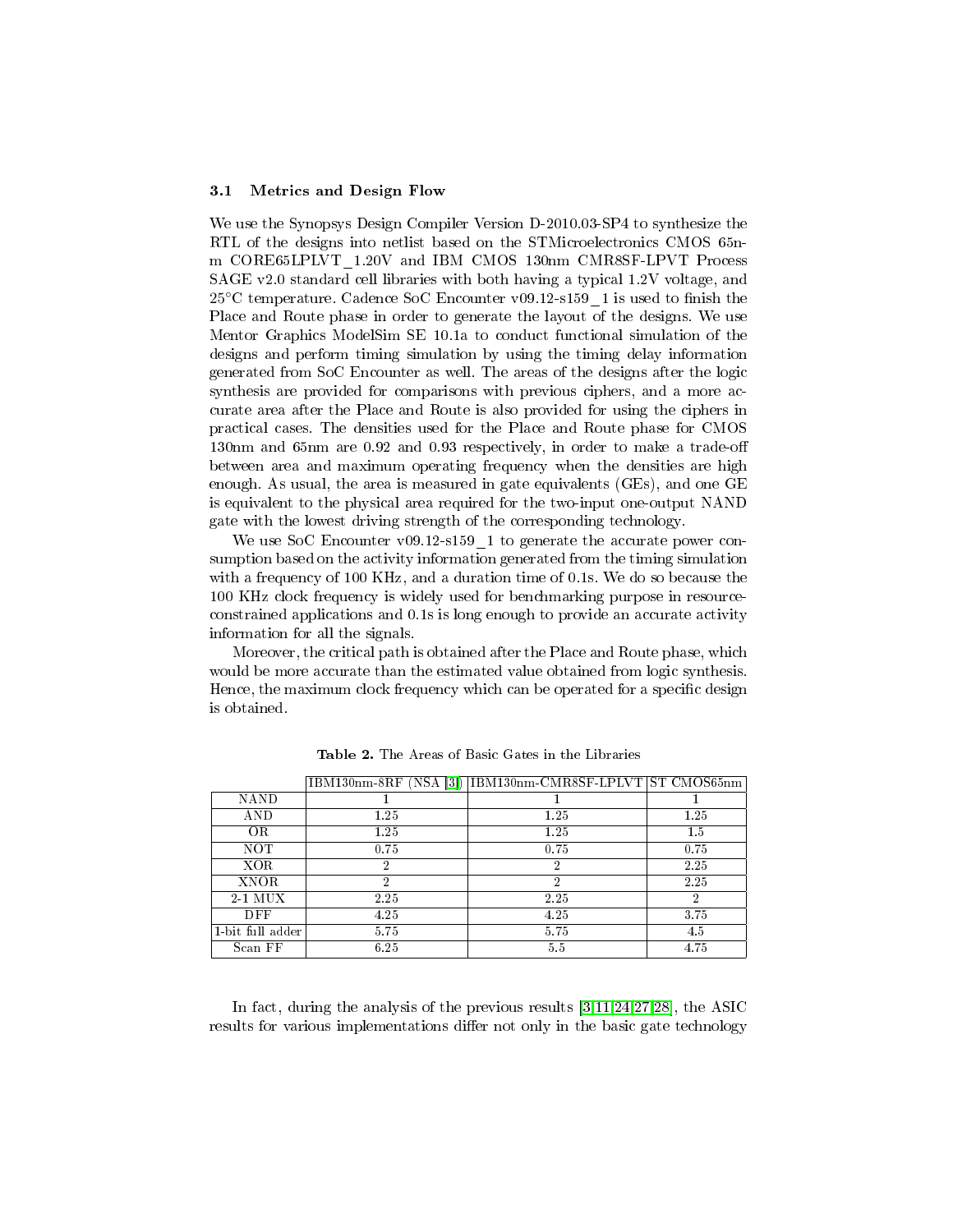but also in the types of flip-flops used. In order to be fair to compare our results with the previous ones, we provide the areas of some basic gates in our specific libraries and the library used in [\[3\]](#page-18-3) by the researchers from the NSA for Simon in Table [2.](#page-6-0) In addition, all the areas of basic gates provided here are the smallest ones in the library. We observe that our IBM 130nm library is almost the same as the IBM 130nm library used by the researchers from the NSA [\[3\]](#page-18-3) except the scan flip-flops in terms of the areas of the basic gates.

#### 3.2 Two Different Hardware Architectures for Simeck

In this section, we target low-area implementations of Simeck and make a tradeoff between area and throughput. Meanwhile, we still keep a very high operating frequency. We give two architectures for the implementations: one is parallel architecture, and another one is fully serialized architecture. Moreover, we provide a block diagram of the top-level I/O interface between the cipher and the outside environment in order to provide a benchmark for the future implementations and comparisons with other ciphers.

#### Parallel Architecture

The parallel architecture processes one round of the message in one clock cycle, and one round of the key schedule at the same clock cycle, as shown in Figure [3.](#page-8-0) This architecture provides a very high throughput while keeping a compact de-sign. The round function in Fig. [3\(a\)](#page-8-1) includes three parts: 2n flip-flops, a n-bit width 2-to-1 multiplexer, a combinational circuit (dashed box) to compute the feedback data for the multiplexer. Inside the  $2n$  flip-flops, n flip-flops are for the message  $b$ , and the other  $n$  ones are for the message  $a$ . The multiplexer is used to select the initial plaintext or the feedback data from the combinational circuit for the message  $b$ . The combinational circuit includes one  $n$ -bit AND gate, three n-bit XOR gates, and two shift modules (cyclic shift to the left by 5 bits and 1 bit). The shift modules cost no extra hardware resources, because they can be done by rewiring the corresponding signals. When the cipher runs, the  $n$ -bit data from the message block  $b$  shifts to message block  $a$ , and simultaneously, the message block b loads a new n-bit data from the multiplexer until the cipher stops. The round key  $k_i$  in the combinational circuit for every round comes from the key schedule function, which generates a key for every rounds until the cipher outputs the ciphertext.

Different from the round function architecture, the key schedule in Figure  $3(b)$  has four *n*-bit key blocks and one input to the combinational circuit (dashed box) is different. This *n*-bit input to the key schedule is a combination of an  $(n - 1)$ -bit constant and a 1-bit signal generated from the control circuit.

All the flip-flops in the round function and key schedule are standard flipflops without chip-enable in our architecture. In addition, there are only two n-bit width 2-to-1 multiplexers in total in our architecture to select the initial data or feedback data, where one is for the round function, and the other is for the key schedule. Moreover, the latency for generating a ciphertext using our parallel architecture is  $T + 4$ , where T is the total number of rounds.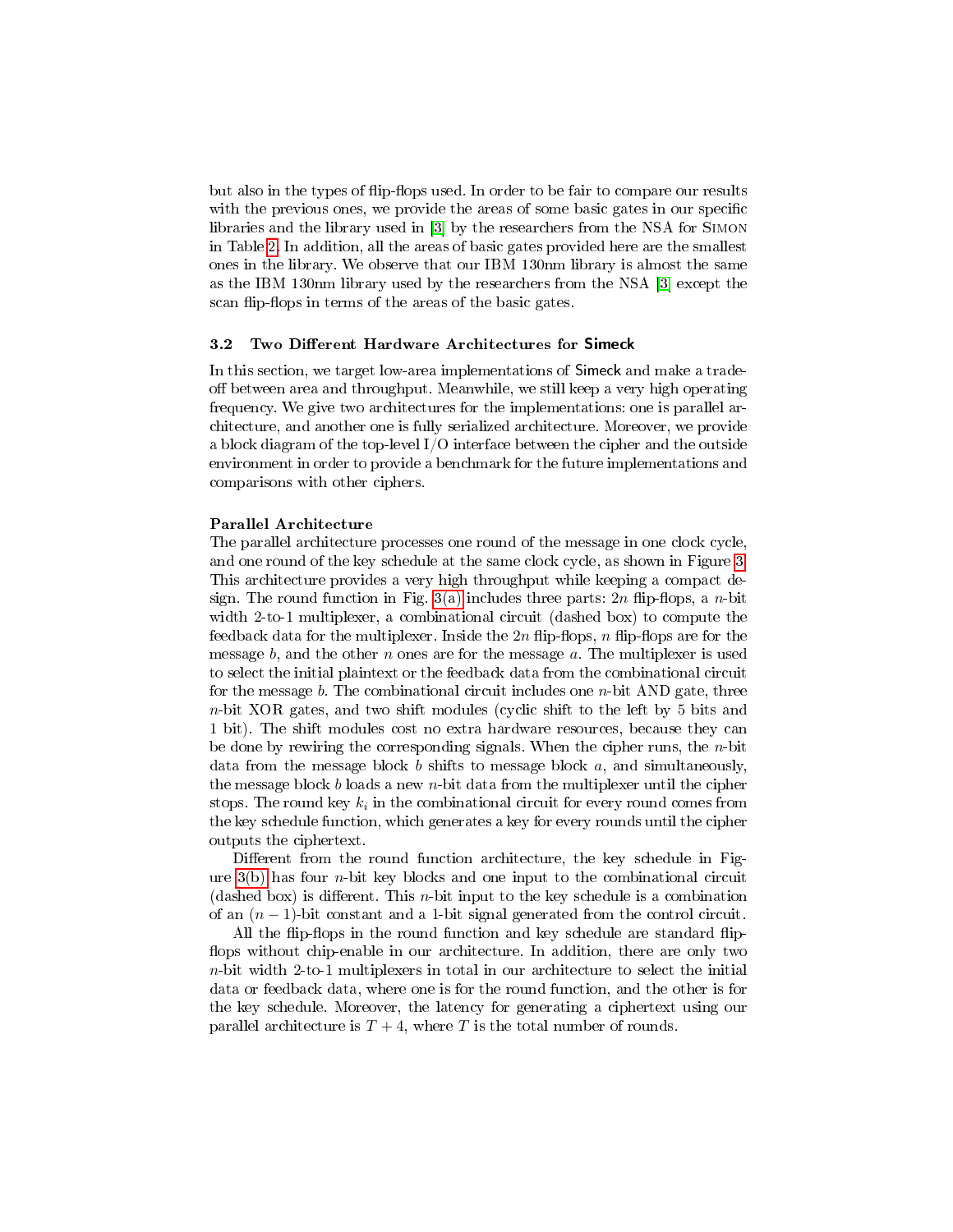<span id="page-8-1"></span>

(a) Parallel Datapath for the Round Function

<span id="page-8-2"></span>

(b) Parallel Datapath for the Key Schedule

<span id="page-8-0"></span>Fig. 3. Parallel Architecture for Simeck

#### Partially Serialized Architecture

In order to make a trade-off between area, throughput, and power consumption, we provide a partially serialized architecture. This architecture processes only several bits in the round function and the key schedule during one clock cycle. The specific partially serialized size (par sz) of Simeck are summarized as follows:

> Simeck32/64 : 1, 2, 4, 8, Simeck48/96 : 1, 2, 3, 4, 6, 8, 12, Simeck64/128 : 1, 2, 4, 8, 16.

Besides the round counter  $(i$  in Figures [3](#page-8-0) and [4\)](#page-9-0) in the control circuit, there is another counter to control the rounds of the specific serialized size in the partially serialized architecture. The range of this serialized counter  $(l$  in Figure [4\)](#page-9-0) is between 0 and  $n/par\_sz - 1$ . In total, the latency for generating a ciphertext is  $(n/par\_sz) \cdot (T + 4)$ , where T is the total number of rounds.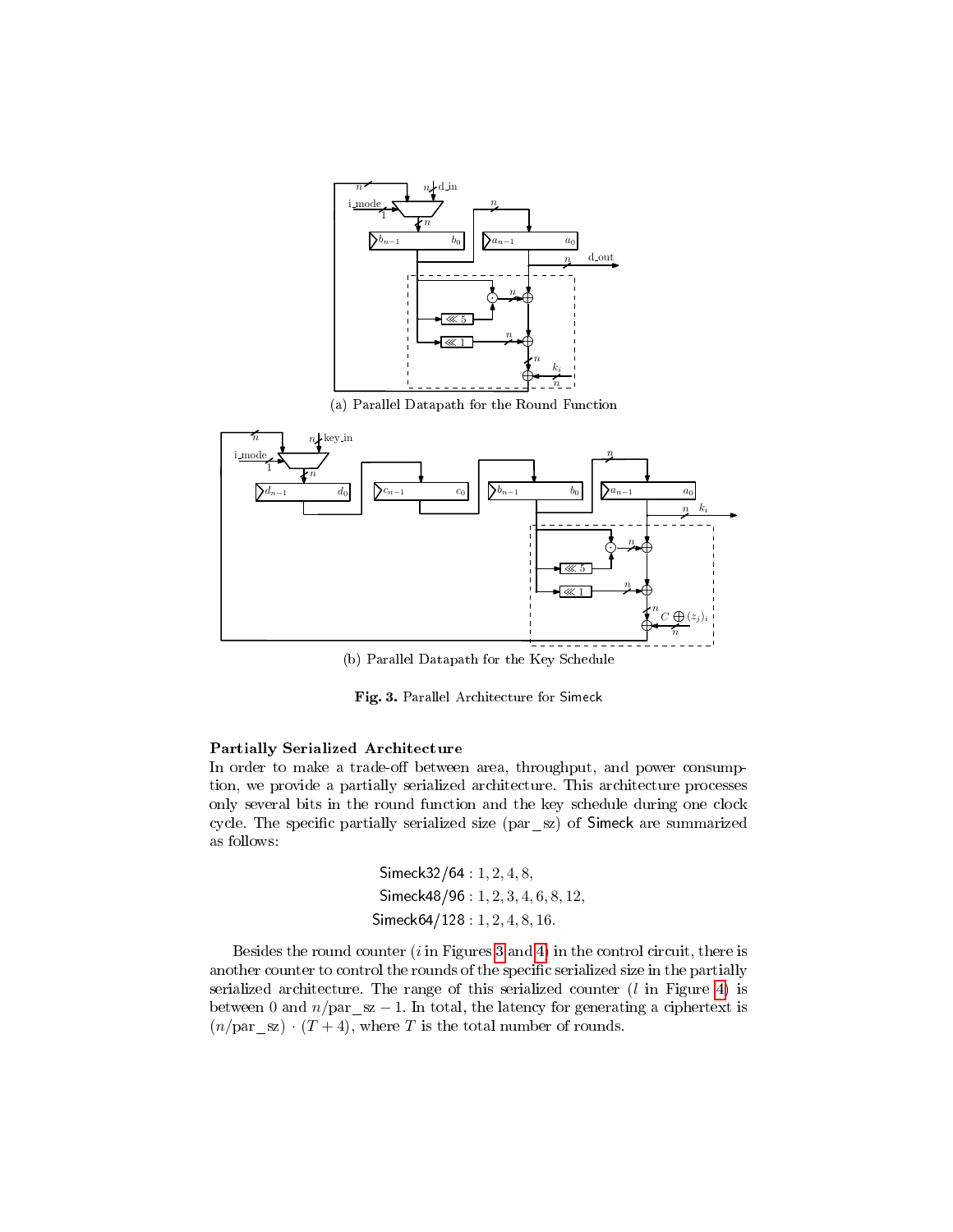

(a) Fully Serialized Datapath for the Round Function



(b) Fully Serialized Datapath for the Key Schedule

<span id="page-9-0"></span>Fig. 4. Fully Serialized Architecture for Simeck

A fully serialized architecture is shown in Figure [4.](#page-9-0) In this architecture, the multiplexer (MUX), and combinational circuit (dashed box) are all 1-bit width, which save a lot of area. Compared to the parallel architecture, there are two more multiplexers. They are used to select the cyclic shift inputs. The MUX1 is used for the left shift by 1 bit, and MUX5 is used for left shift by 5 bits. The MUX1 selects  $b_{n-1}$  as input when the serialized counter equals 0, and chooses  $a_{n-1}$  when the serialized counter is larger than 0. Similarly, the MUX5 selects  $b_{n-5}$  when the serialized counter is smaller than or equal to 4, and chooses  $a_{n-5}$ when the serialized counter is larger than 4.

The partially serialized architecture with par\_sz larger than 1 is similar to the fully serialized architecture, where the multiplexer and combinational circuit are par\_sz-bit width and the selection signals for the multiplexers (MUXes selection circuitry) are different for various values of par sz.

#### The Top-level  $I/O$  Interface for Different Architectures

As discussed in Section [3.1,](#page-6-1) the area of the chip depends on not only the area of the basic gates, but also the adopted types of flip-flops. We provide a toplevel I/O interface between the cipher and the outside environment as shown in Figure [5.](#page-10-0) We do not have a Finite State Machine (FSM) to control the circuit with the purpose of reducing the entire area as much as possible. In our top-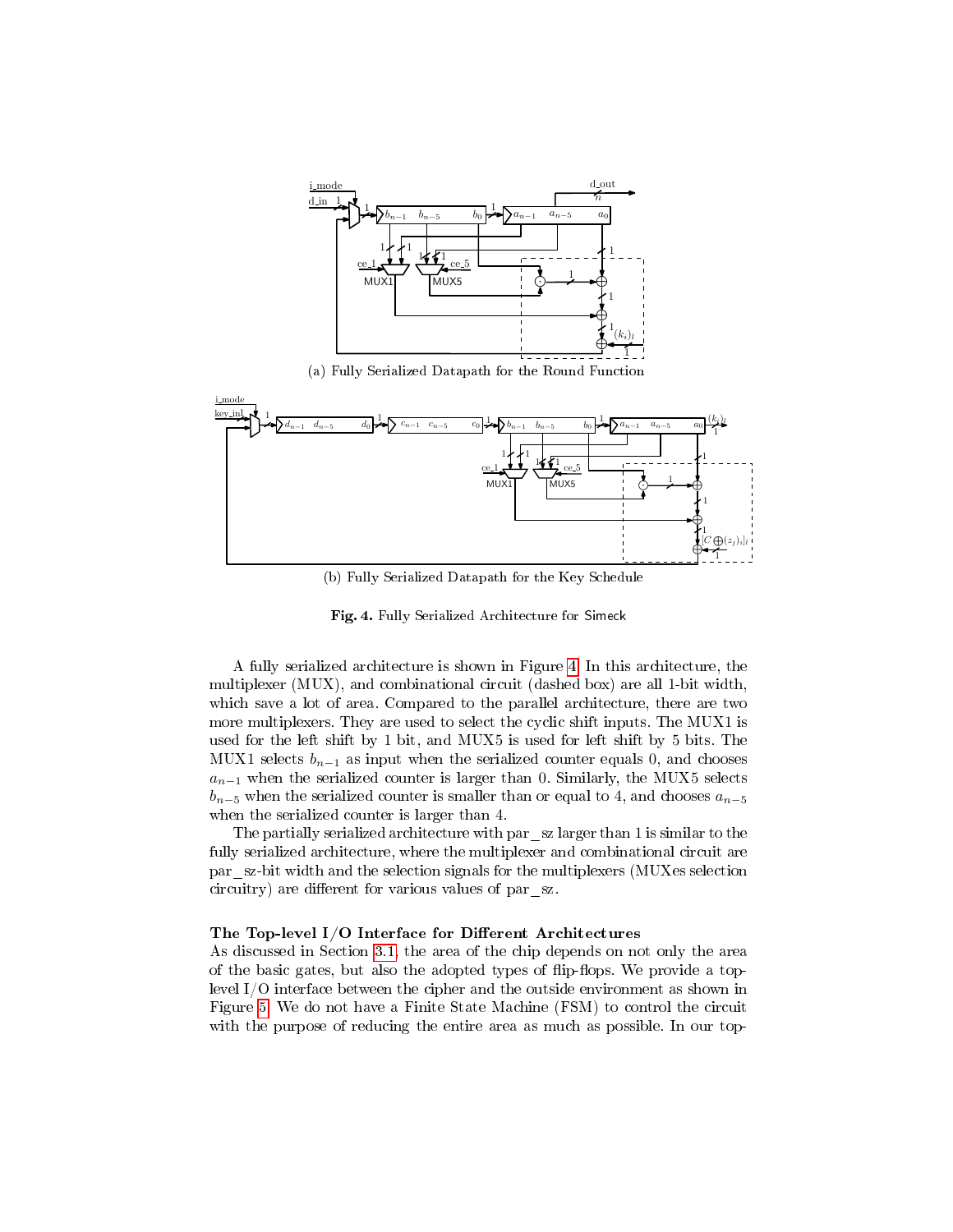

<span id="page-10-0"></span>Fig. 5. The Top-level I/O Interface between the Cipher and the Outside Environment

level architecture, the cipher is always running and it is controlled by the outside signal i\_mode. Therefore, we only have two modes in our architecture: loading phase and running phase. The cipher goes into loading phase when i\_mode equals 0, and it loads the initial data from the inputs Key and Plaintext. Later on, the cipher begins running phase when i\_mode equals 1. The user obtains the Ciphertext at the end of the running phase. Then, i\_mode returns back to 0, another Plaintext encryption begins. As our architecture never stops, all the flip-flops in the datapath are standard flip-flops without chip-enable signals. This property makes our design ever smaller in terms of area. This architecture presents a benchmark ASIC implementation of Simeck and can be used to fairly compare with the hardware results of other ciphers.

It is worth mentioning that the parallel architecture can be viewed as a special case of the partially serialized case when par  $\overline{sz}$  equals n. However, the two cases have different architectures as depicted in Figure [3](#page-8-0) and Figure [4.](#page-9-0)

Our top-level architecture includes two parts: the control circuit and the datapath. The control circuit for the parallel architecture is used to provide the key constant from the LFSR as described in Section [2.](#page-3-0) However, an extra serialized counter in the control circuit is needed for the partially serialized architecture. The datapath includes round function and key scheduling, and they are described as above for the parallel architecture and partially serialized architecture.

Recently, LFSR or NLFSR based counters are used to replace binary counter in the control circuit in hardware implementations [\[20\]](#page-19-10), because they only contain flip-flops and some combinational feedback logics without using a full-adder. Hence, it can reduce the area to some extent if the LFSR or NLFSR counter does not incur extra area in the datapath. However, the serialized counter in our partially serialized architecture is used in two aspects: one is used to count the serialized rounds in the control circuit and another one is used to select the two multiplexers (MUX1 and MUX5) in the datapath. After a theoretical and practical analysis of the effects of the LFSR or NLFSR counter in our partially serialized architecture, we discovered that the total area using binary serialized counter is the smallest one because the LFSR or NLFSR counter results in more additional area in the datapath (i.e., the area of the multiplexers selection circuitry) than the area saved by replacing the binary counter with LFSR or NLFSR counter in the control circuit. Therefore, the binary serialized counter is used for our partially serialized architecture.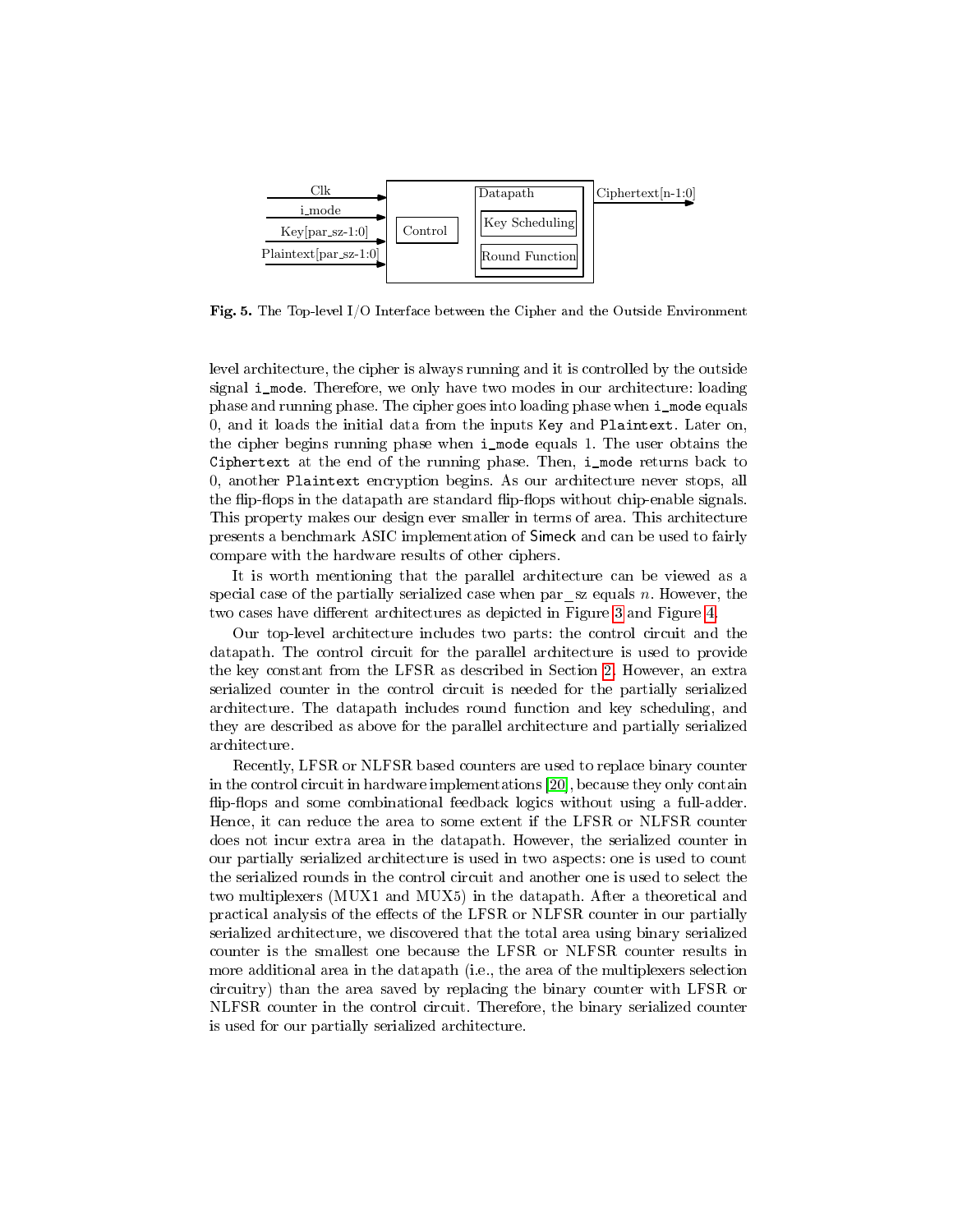## 3.3 Hardware Evaluations of Simeck

We use three different compilation techniques in the Design Compiler to perform hardware optimizations: simple compile, compile ultra and compile ultra with clock gating. The simple compile option can provide us the hierarchical architectures of the design, and the areas of specific sub-modules. The compile ultra option can make deeper optimizations in a way of optimizing the entire module together, thereby reducing the area and power consumption significantly [\[11](#page-18-1)[,20\]](#page-19-10). The clock gating technique can further reduce the area and power consumption [\[11\]](#page-18-1). However, we use all standard flip-flops without chip-enable signals for the parallel architecture. Only the LFSR generating the key constant in the control circuit uses the flip-flops with chip-enable signals, which costs  $5, 6$ , and  $6$  flipflops for Simeck32/64, Simeck48/96, and Simeck64/128 respectively. Therefore, the clock gating optimization affects only a little of our results in terms of area and power consumption. The ASIC implementation results of Simeck and Simon in CMOS 130nm are shown in Table [3](#page-11-0) and Table [4,](#page-12-0) and the corresponding results of Simeck and Simon in CMOS 65nm are shown in Table [7](#page-20-4) and Table [8.](#page-21-0) It is worth noting that these results are obtained without using scan registers.

We provide the best area results before and after the Place and Route phase using compile ultra or compile ultra plus clock gating. These results can be used for comparing with other ciphers or for practical purpose. The maximum

|              | Partial             | $CMOS$ 130 $nm$      |                  |           |            |                     |  |
|--------------|---------------------|----------------------|------------------|-----------|------------|---------------------|--|
| Simeck       |                     | Area $(GEs)$         |                  | Max       | Throughput | Total Power         |  |
|              | serial              | Before P&R After P&R |                  | Frequency | @100 KHz   | $@100~\mathrm{KHz}$ |  |
|              |                     |                      |                  | (MHz)     | (Kbps)     | $(\mu W)$           |  |
|              | $1$ bit             | $505*$               | $549*$           | 292       | 5.6        | 0.417               |  |
|              | 2 bit               | $510^{\dagger}$      | $555^{\dagger}$  | 288       | 11.1       | 0.431               |  |
| Simeck32/64  | $4$ bit             | $533^{\dagger}$      | $579^{\dagger}$  | 312       | 22.2       | 0.463               |  |
|              | 8 bit               | $591^{\dagger}$      | $642^{\dagger}$  | 289       | 44.4       | 0.523               |  |
|              | $16$ bit            | 695*                 | 756*             | 526       | 88.9       | 0.606               |  |
|              | $1$ bit             | $715^{\dagger}$      | $778^{\dagger}$  | 299       | 5.0        | 0.576               |  |
|              | $2$ bit             | $722^{\dagger}$      | $785^{\dagger}$  | 294       | 10.0       | 0.593               |  |
| Simeck48/96  | 3 bit               | $731^{\dagger}$      | $794^{\dagger}$  | 268       | 15.0       | 0.611               |  |
|              | 4 bit               | $748^{\dagger}$      | $813^{\dagger}$  | 284       | 20.0       | 0.628               |  |
|              | $6$ bit             | $770^{\dagger}$      | 837 <sup>†</sup> | 287       | 30.0       | 0.651               |  |
|              | 8 bit               | $801^{\dagger}$      | $871^{\dagger}$  | 284       | 40.0       | 0.688               |  |
|              | $\overline{12}$ bit | $858^{\dagger}$      | $933^{\dagger}$  | 283       | 60.0       | 0.742               |  |
|              | 24 bit              | $1027*$              | 1117*            | 512       | 120.0      | 0.875               |  |
|              | 1 bit               | $924*$               | $1005*$          | 288       | 4.2        | 0.754               |  |
|              | $2$ bit             | $933^{\dagger}$      | $1015^{\dagger}$ | 303       | 8.3        | 0.778               |  |
| Simeck64/128 | 4 bit               | $958^{\dagger}$      | $1041^{\dagger}$ | 271       | 16.7       | 0.803               |  |
|              | 8 bit               | $1013^{\dagger}$     | $1101^{\dagger}$ | 280       | 33.3       | 0.834               |  |
|              | $16$ bit            | $1132^{\dagger}$     | $1231^{\dagger}$ | 301       | 66.7       | 0.977               |  |
|              | 32 bit              | 1365*                | 1484*            | 512       | 133.3      | 1.162               |  |

<span id="page-11-0"></span>Table 3. Our Implementation Results of Simeck32/64, 48/96, 64/128 in 130nm

Area obtained by using compile ultra only.

† Area obtained by using compile ultra and clock gating.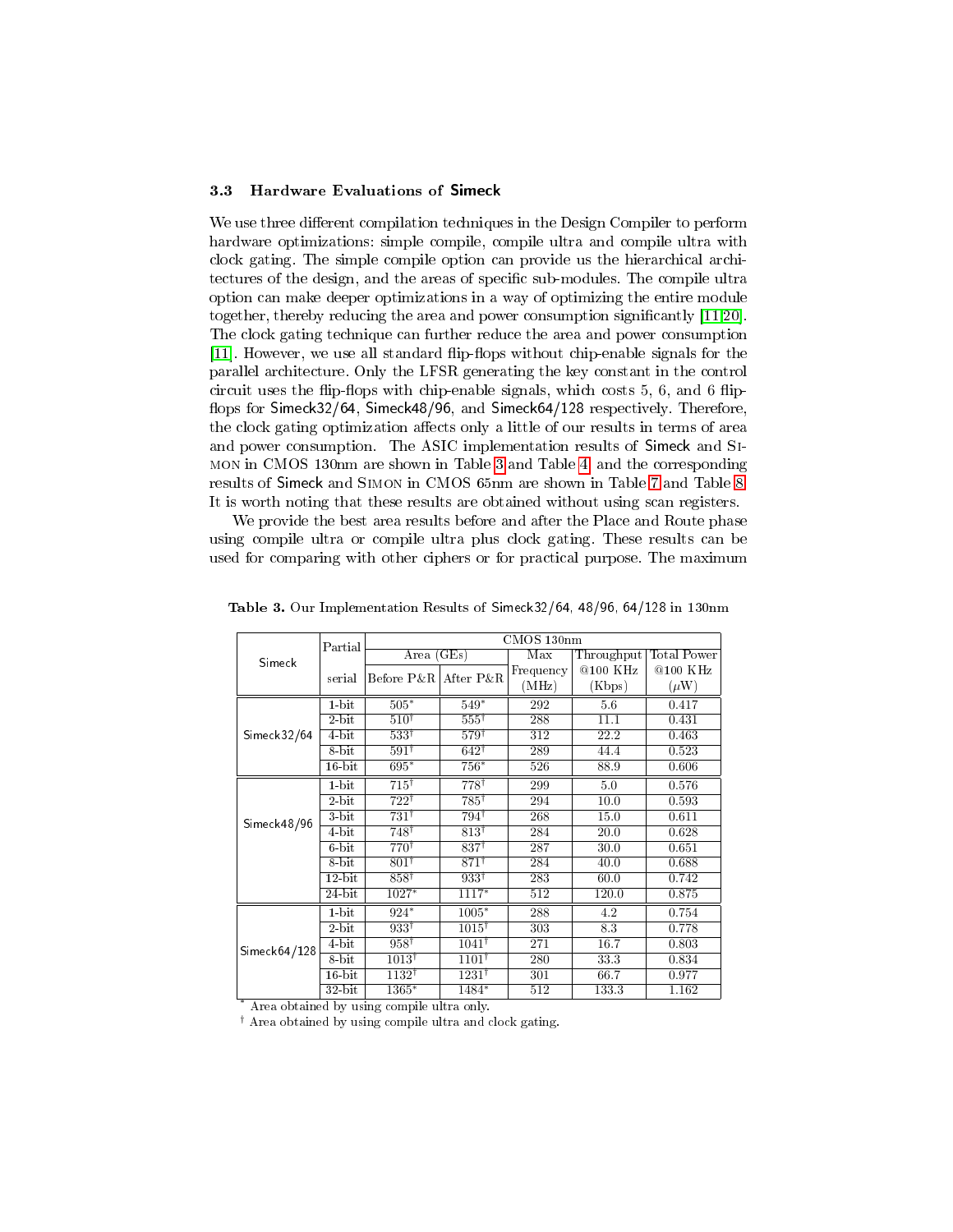|              | Partial   | $CMOS$ 130 $nm$      |                  |            |           |            |                    |  |
|--------------|-----------|----------------------|------------------|------------|-----------|------------|--------------------|--|
| <b>SIMON</b> |           |                      | Area (GEs)       |            | Max       | Throughput | <b>Total Power</b> |  |
|              | serial    | Before P&R After P&R |                  | $NSA$      | Frequency | @100 KHz   | $@100$ KHz         |  |
|              |           |                      |                  | Before P&R | (MHz)     | (Kbps)     | $(\mu W)$          |  |
|              | $1-bit$   | $517^{\dagger}$      | $562^{\dagger}$  | 523        | 331       | 5.6        | 0.421              |  |
|              | $2$ -bit  | $532*$               | $578*$           | 535        | 306       | 11.1       | 0.439              |  |
| SIMON32/64   | $4$ -bit  | $563^{\dagger}$      | $612^{\dagger}$  | 566        | 283       | 22.2       | 0.479              |  |
|              | 8-bit     | $623*$               | 677*             | 627        | 367       | 44.4       | 0.540              |  |
|              | $16$ -bit | $715*$               | $778*$           | 722        | 456       | 88.9       | 0.645              |  |
|              | $1-bit$   | $733^{\dagger}$      | $796^{\dagger}$  | 739        | 258       | 5.0        | 0.579              |  |
|              | $2$ -bit  | $745^{\dagger}$      | $810^{\dagger}$  | 750        | 289       | 10.0       | 0.601              |  |
| SIMON48/96   | $3$ -bit  | $756^{\dagger}$      | $822^{\dagger}$  | 763        | 291       | 15.0       | 0.615              |  |
|              | 4-bit     | $778^{\dagger}$      | $846^{\dagger}$  | 781        | 287       | 20.0       | 0.642              |  |
|              | $6$ -bit  | $800^{\dagger}$      | $869^{\dagger}$  | 804        | 289       | 30.0       | 0.670              |  |
|              | 8-bit     | $833^{\dagger}$      | $905^{\dagger}$  | 839        | 238       | 40.0       | 0.706              |  |
|              | $12$ -bit | $895^{\dagger}$      | $973^{\dagger}$  | 898        | 307       | 60.0       | 0.777              |  |
|              | 24-bit    | $1055*$              | 1147*            | 1062       | 467       | 120.0      | 0.929              |  |
|              | $1-bit$   | $944^{\dagger}$      | $1026^{\dagger}$ | 958        | 225       | 4.2        | 0.762              |  |
|              | $2$ -bit  | $955^{\dagger}$      | $1038^{\dagger}$ | 968        | 244       | 8.3        | 0.780              |  |
| SIMON64/128  | 4-bit     | $988^{\dagger}$      | $1074^{\dagger}$ | 1000       | 290       | 16.7       | 0.818              |  |
|              | $8$ -bit  | $1043^{\dagger}$     | $1134^{\dagger}$ | 1057       | 296       | 33.3       | 0.866              |  |
|              | $16$ -bit | $1174^{\dagger}$     | $1276^{\dagger}$ | 1185       | 293       | 66.7       | 1.024              |  |
|              | $32$ -bit | $1403*$              | $1524*$          | 1417       | 465       | 133.3      | 1.239              |  |

<span id="page-12-0"></span>Table 4. Our Implementation Results of Simon32/64, 48/96, 64/128 in 130nm

Area obtained by using compile ultra only.

† Area obtained by using compile ultra and clock gating.

frequency corresponding with the best optimization technique is given and it is calculated by using the critical path. The calculated throughput is based on the latency in our architectures and it is the same as SIMON. The difference of the total power consumption among the three different optimizations is marginal. Therefore, we only provide a total power consumption using compile ultra at 100 KHz, which is typical for benchmarking purpose. Since the operating frequency is too small, the static power consumption dominates the total power consumption. However, the static power consumption is larger in CMOS 65nm than in CMOS 130nm, which is the reason why the total power consumption is larger in CMOS 65nm as shown in Table [7](#page-20-4) and Table [8.](#page-21-0)

Besides having a very small area, our another observation is that most part of the area for all the architectures are built of the sequential logics, especially for the fully serialized architecture. Take Simeck32/64 for example. 86%, 85%, 82%, 76%, and 70% of the entire area are sequential logics for the cases that par\_sz equals 1, 2, 4, 8, and 16 respectively. From the data provided, we can obtain that the fully serialized architecture is built of about 90% sequential logics. Similar conclusions can be obtained for Simeck48/96 and Simeck64/128.

We provide a range of options between the area, throughput, and power consumption in our ASIC implementations. Taking Simeck32/64 in CMOS 130nm for illustration, we can achieve a throughput of 5.6 Kbps at the area cost of 505 GEs (before the Place and Route) and 549 GEs (after the Place and Route) with the power consumption of 0.417  $\mu$ W. However, a two-fold throughput (11.1)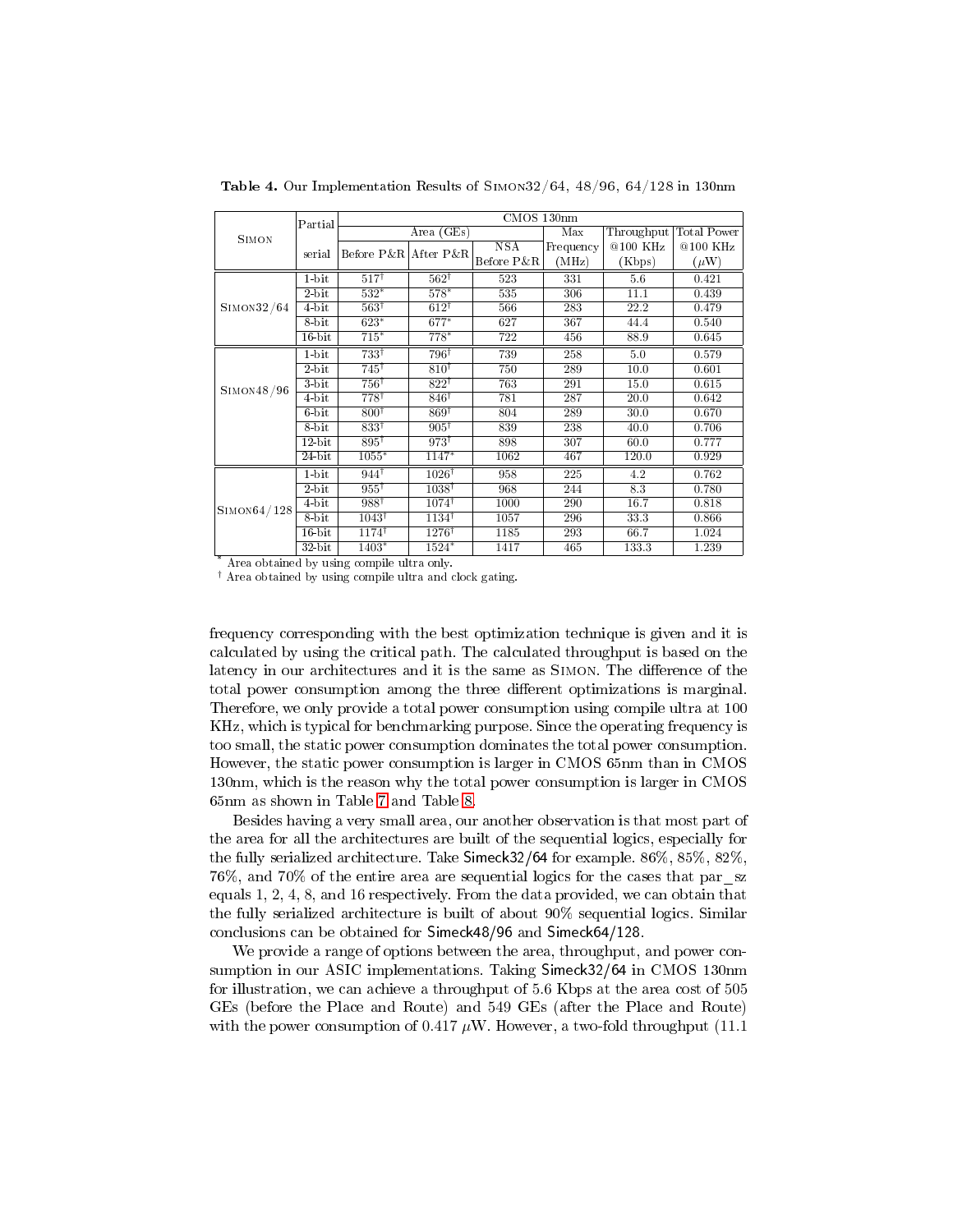Kbps) can be obtained with only 5 and 6 extra GEs (before and after the Place and Route respectively), and  $0.014 \mu W$  extra power consumption. With more extra area and power consumption, we can get even higher throughput.

## <span id="page-13-0"></span>4 Result Comparisons between Simeck and Simon

We compare our area results before the Place and Route of Simeck and Simon in CMOS 130nm with the Simon results of the NSA researchers [\[3\]](#page-18-3). This is because the NSA researchers only provide the area results before the Place and Route. The comparison is shown in Figure [6.](#page-13-1) We can observe that our Simon results are all smaller than that of NSA's results, and our Simeck results are even smaller than Simon for all the cases shown in Figure [6.](#page-13-1)



<span id="page-13-1"></span>Fig. 6. Comparisons of Areas (before the Place and Route) between the Implementation Results of the NSA Researchers' and Ours in CMOS 130nm

From the theoretical point of view, Simeck is designed to have a smaller area due to the following considerations: the simplified key schedule, the simplified LFSR to generate the key constant, and the decreased shift numbers in the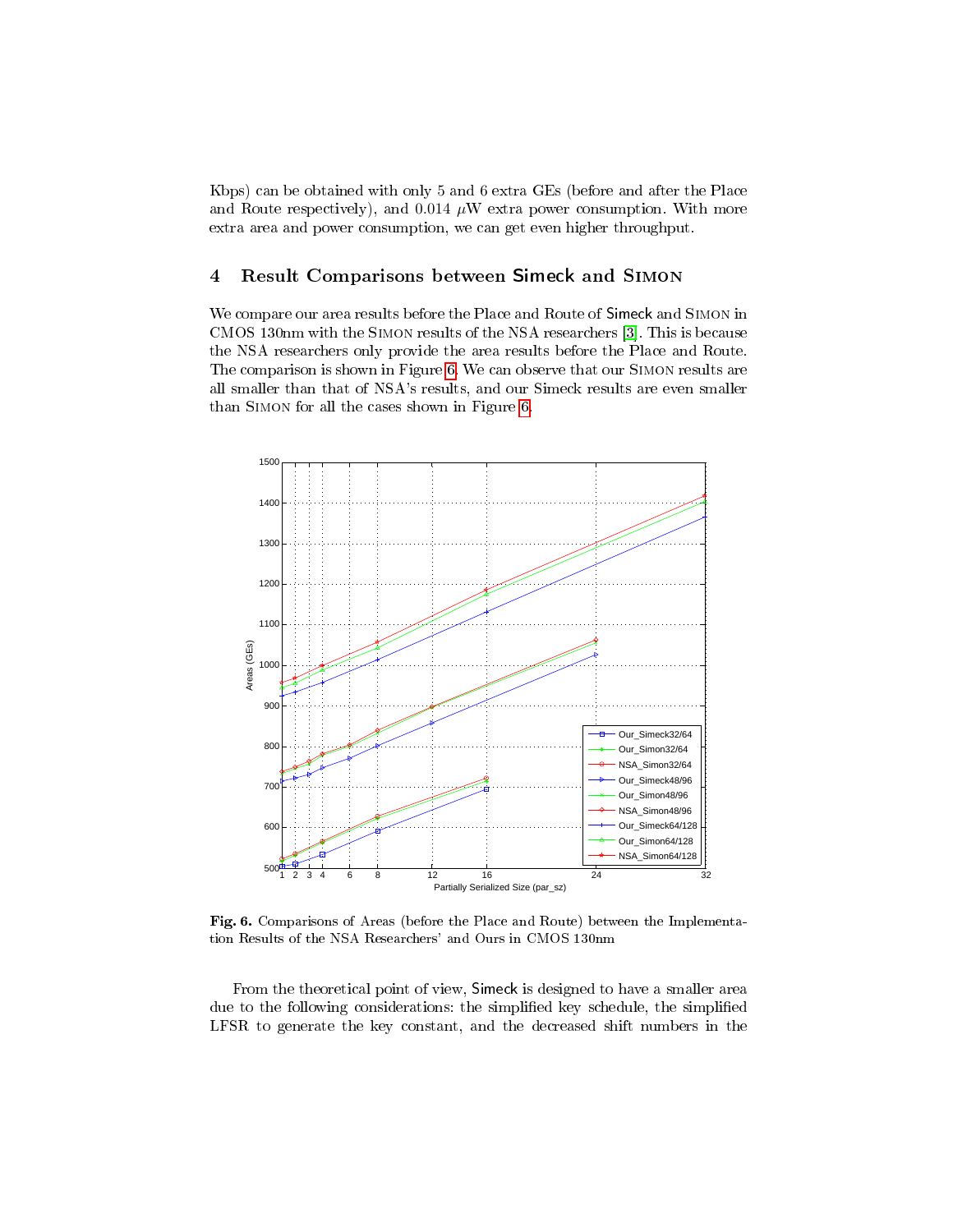round function. It is worth noting that the decreased shift numbers do not affect any area in the parallel architecture, and it only affect the area in the partially serialized architecture.

The construction of the combinational circuit in the key schedule of Simon32/64, 48/96, 64/128 and Simeck32/64, 48/96, 64/128 in the parallel architecture are shown as follows:

| SIMON $(2n+1)$ XOR + $(n-1)$ XNOR         |
|-------------------------------------------|
| Simeck $(n+1)$ XOR + $(n-1)$ XNOR + n AND |

In general, one XOR gate is larger than one AND gate. Therefore, the key schedule of Simon is larger than that of Simeck. The LFSRs used to generate the key constants for  $\text{SIMON32}/64$  and  $\text{SIMON48}/96$  are defined by the primitive polynomial  $X^5 + X^4 + X^2 + X + 1$ , and the LFSR for SIMON64/128 is defined by  $X^5 + X^3 + X^2 + X + 1$ . They are all 2 XOR gates (4 GEs) bigger than the ones used in corresponding Simeck, as described in Section [2.](#page-3-0) The decreased shift numbers of the round function and key schedule reduce 1 MUX for the inputs to the combinational circuits of the round function and the key schedule respectively (2 MUXes in total,  $2 \cdot 2.25$  GEs/MUX = 4.5 GEs), and also some logics to select the MUXes.

<span id="page-14-0"></span>Table 5. Breakdown of the Implementation Results before the Place and Route in CMOS 130nm

|            |                                    | Simeck32/64 (130nm) |       | Simon32/64 (130nm) |                                                     |
|------------|------------------------------------|---------------------|-------|--------------------|-----------------------------------------------------|
|            |                                    |                     |       |                    | Parallel Fully Serialized Parallel Fully Serialized |
| Components |                                    | (GEs)               | (GEs) | (GEs)              | (GEs)                                               |
| Control    |                                    | 31                  | 71    | 35                 | 75                                                  |
|            | Round combinational Circuit        | 112                 |       | 112                |                                                     |
|            | Datapath Key combinational Circuit | 80                  | 5     | 96                 | 8                                                   |
|            | $Sequential + MUXes$               | 474                 | 434   | 474                | 443                                                 |
|            | Compile simple                     | 697                 | 517   | 717                | 533                                                 |
| Totals     | Compile ultra                      | 695                 | 505   | 717                | 520                                                 |
|            | Compile ultra $+$ clock gating     | 695                 | 506   | 715                | 517                                                 |

From the practical point of view, we break down the area results before the Place and Route in CMOS 130nm for Simeck32/64, and Simon32/64 in our im-plementations, as shown in Table [5.](#page-14-0) For parallel architectures, the differences of the control circuits and the key combinational circuits between Simeck32/64 and Simon32/64 are 4 GEs (key constant) and 16 GEs respectively. The results are almost the same as the theoretical analysis. For the fully serialized architecture, the control circuit is reduced by 4 GEs (key constant), the key combinational circuit (dashed box in Figure 4) is reduced by 3 GEs, and the 2 MUXes plus the MUXes selection circuitry are reduced by 9 GEs for Simeck32/64 (i.e., a total saving of 16 GEs), compared to that of Simon32/64. Therefore, the practical results match the theoretical analysis. Simeck is smaller than Simon for both parallel architecture and partially serialized architecture.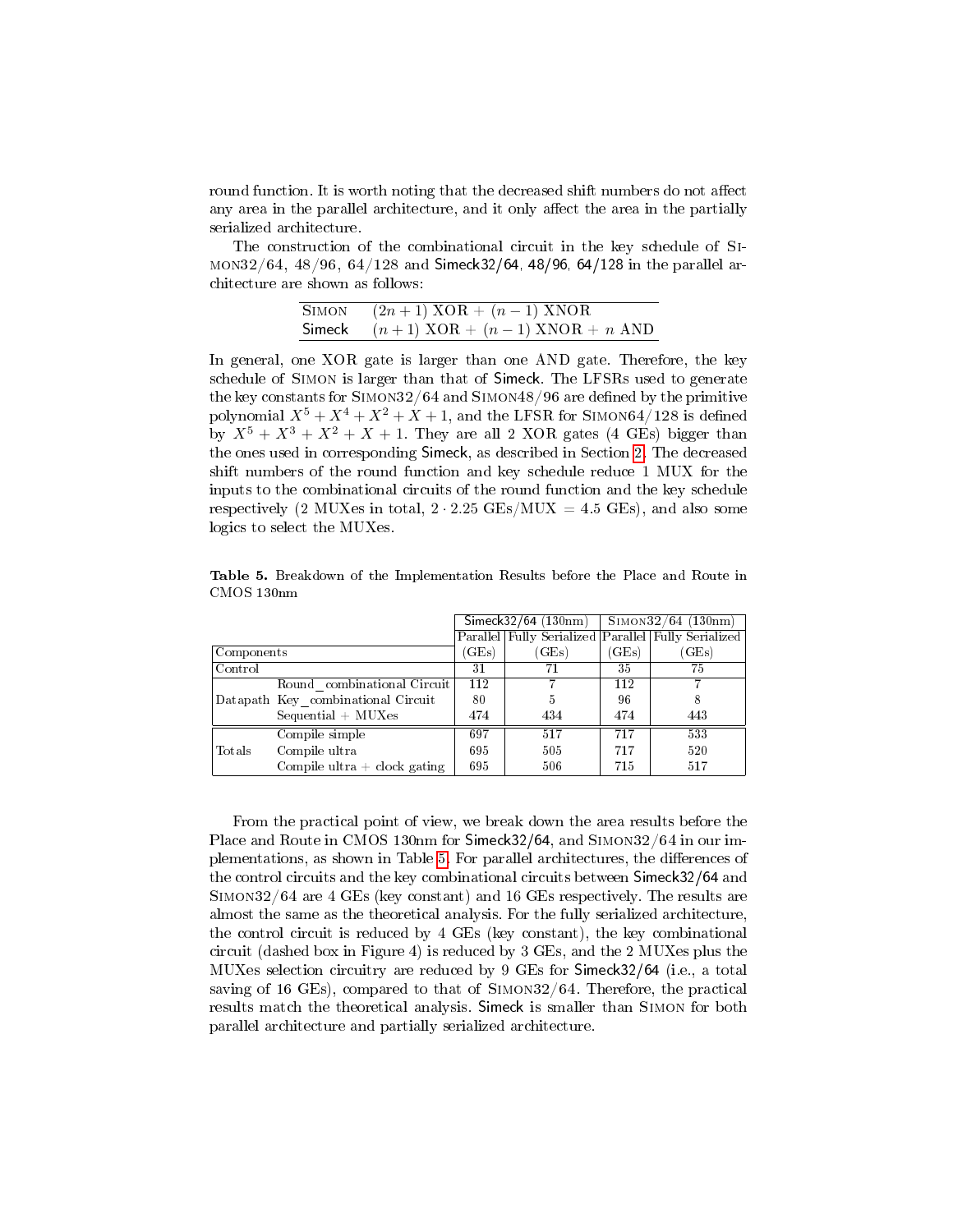The main area cost for Simon comes from the registers storing the message block and the key. In order to design a smaller cipher than Simon, we can reduce the areas of only the round function, key schedule, key constant, and multiplexers. For fully serialized architecture of Simon32/64 (see Table [5\)](#page-14-0), the combined area of these blocks is 34.5 GEs (7 + 8 + 6 + 6  $\cdot$  2.25/MUX), which accounts for only about  $6.4\%$   $(34.5/533)$  of the total area. Simeck32/64 reduces this by 16 GEs, a saving of more than 46%. This reduction leads to 2.3% smaller total area in comparison to our implementations of Simon32/64 in CMOS 130nm, and 3.4% smaller in comparison to the original Simon32/64 results (see Table 1). Similarly, the fully serialized architectures of Simeck48/96, 64/128 are 2.5%, 2.1%, respectively, smaller than our implementations of Simon48/96, 64/128 and they are 3.3% and 3.5%, respectively, smaller than the original implementation results of Simon48/96, 64/128 in CMOS 130nm (see Table 1). For the parallel architectures of Simon, these blocks consume a larger fraction (about 29%) of the total area (see Table 5). Simeck32/64, 48/96, 64/128 achieve the saving of 3.7%, 3.3%, and 3.7% respectively, compared to the original results of SIMON32/64,  $48/96$ ,  $64/128$  (see Tables 3 and 4). The choice of the values of the shift numbers plays a signicant role in the area reduction of the partially serialized architecture. Because the parallel architecture does not contain the MUXes for the inputs to the combinational circuit (dashed box), the total area reduction is only slightly greater than the fully serialized architecture.

From Tables [3](#page-11-0) and [4,](#page-12-0) we can also observe that the power consumption of Simeck is smaller than Simon for all the cases in CMOS 130nm using the same optimizations. This is easy to understand because the area of Simeck is smaller than Simon. This conclusion also holds for CMOS 65nm in Tables [7](#page-20-4) and [8.](#page-21-0)

In summary, Simeck is smaller than Simon in terms of area and power consumption in both CMOS 130nm and CMOS 65nm techniques.

## <span id="page-15-0"></span>5 Security Analysis

In this section, we give the security analysis of the Simeck family of block ciphers. Due to its similitude with Simon and Speck, most of the next analysis follow from the best known attacks against the Simon and Speck families of block ciphers. As we show in the following, the security level of Simeck is comparable to those of Simon, which is reasonable to be used in practice. Indeed, the number of rounds chosen for Simeck is sufficiently high with respect to the best known attacks on reduced versions. Moreover, it is worth noticing that the ARX (Addition-Rotation-XOR) design of Simeck borrowed from Speck, using the round function as key-schedule, did not lead to a weakness so far. In a recent paper  $[22]$ , Kölbl *et al.* study the influence of the shifts in SIMON-like ciphers. They provide some set of parameters that are optimal with respect to differential and linear properties, and diffusion. Our parameters seem comparable to theirs because we take also into account hardware efficiency and other types of cryptanalysis (e.g., impossible differential cryptanalysis).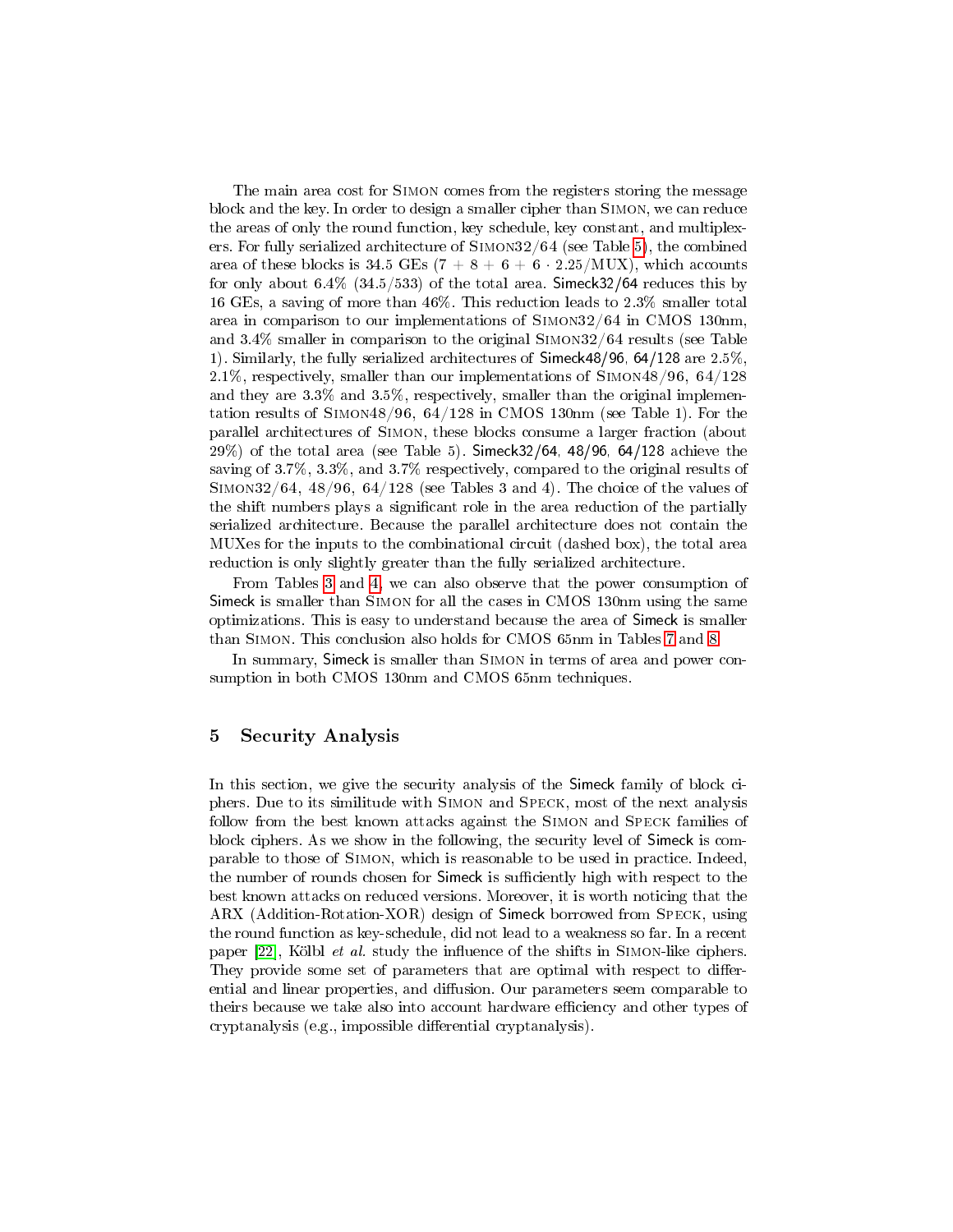$Differential/Linear$  Attacks [\[6,](#page-18-10)[23\]](#page-19-12). Since the differential and linear behaviors of SIMON and Simeck are very closely related, it makes sense to use the best known differential and linear attacks of SIMON to evaluate the security of Simeck against these attacks. This is why we have essentially followed the proce-dure of [\[7\]](#page-18-5) to evaluate the security of Simeck against differential cryptanalysis. It is then possible to perform an attack on 19 rounds of Simeck32/64 with the time and data complexity  $2^{34}$  and  $2^{31.5}$  respectively. It is also possible to attack  $20$  rounds out of  $36$  of <code>Simeck48/96</code> with the time and data complexity  $2^{75}$  and  $2^{46}$  as well as an attack of 26 rounds out of 44 of Simeck64/128 with the time and data complexity  $2^{121}$  and  $2^{63}$ .

For the best cryptanalytic result using linear attacks against Simon, we refer to [\[1\]](#page-18-6). Because of the similar structure of Simeck, we verified that those results are also conform with respect to Simeck. For Simeck32/64, we can cover 12 rounds with the data complexity  $2^{31}$ . For Simeck48/96, we can cover 15 rounds with the data complexity 2 <sup>43</sup>. Finally, it is possible to perform a linear cryptanalysis of Simeck64/128 up to 19 rounds with  $2^{123}$  known plaintexts. All these attacks have a success probability of 0.997.

Since the best known differential and linear trails found on Simeck, and SImon, only cover a reduced number of rounds, we believe that the full-round Simeck (any version) is sufficiently secure against differential and linear cryptanalysis.

Impossible Differential Attacks [\[4\]](#page-18-11). Impossible differential attacks against Simeck cover few more rounds (depending on the version) than for Simon as it can be seen in Table [6.](#page-16-0) This is due to the fact that the diffusion of one bit difference is one round slower for Simeck than for SIMON. Nevertheless, this does not damage the overall security of the Simeck family, since the full versions have more rounds.

<span id="page-16-0"></span>

| Algorithm        | $\#\mathrm{Rounds}$ | Data     | Time     | Memory   |
|------------------|---------------------|----------|----------|----------|
| SIMON32/64 [10]  | 19                  | $2^{32}$ | $200-56$ | $2^{44}$ |
| SIMON48/96 [10]  | 21                  | $2^{48}$ | 294.73   | $2^{70}$ |
| SIMON64/128 [10] | 22                  | $2^{64}$ | 2126.56  | $2^{75}$ |
| Simeck32/64      | 20                  | $2^{32}$ | $200-6$  | 256      |
| Simeck48/96      | 24                  | $2^{48}$ | 294.7    | 274      |
| Simeck64/128     | 25                  | 264      | 2126.6   | 279      |

Table 6. Comparison of Impossible Differential Attacks against SIMON and Simeck

Algebraic Degree [\[21\]](#page-19-13). We computed that after 5 rounds, the algebraic degree of Simeck (any version) is  $13$ , as the one of SIMON. It is sufficient to ensure that after few more rounds, no attack can exploit properties of the algebraic degree, such as algebraic attack or higher-order differential attack.

Meet-in-the-Middle Attacks [\[13\]](#page-18-12). Because of the key schedule algorithm of Simeck, many key bits of the master key are processed quickly in the round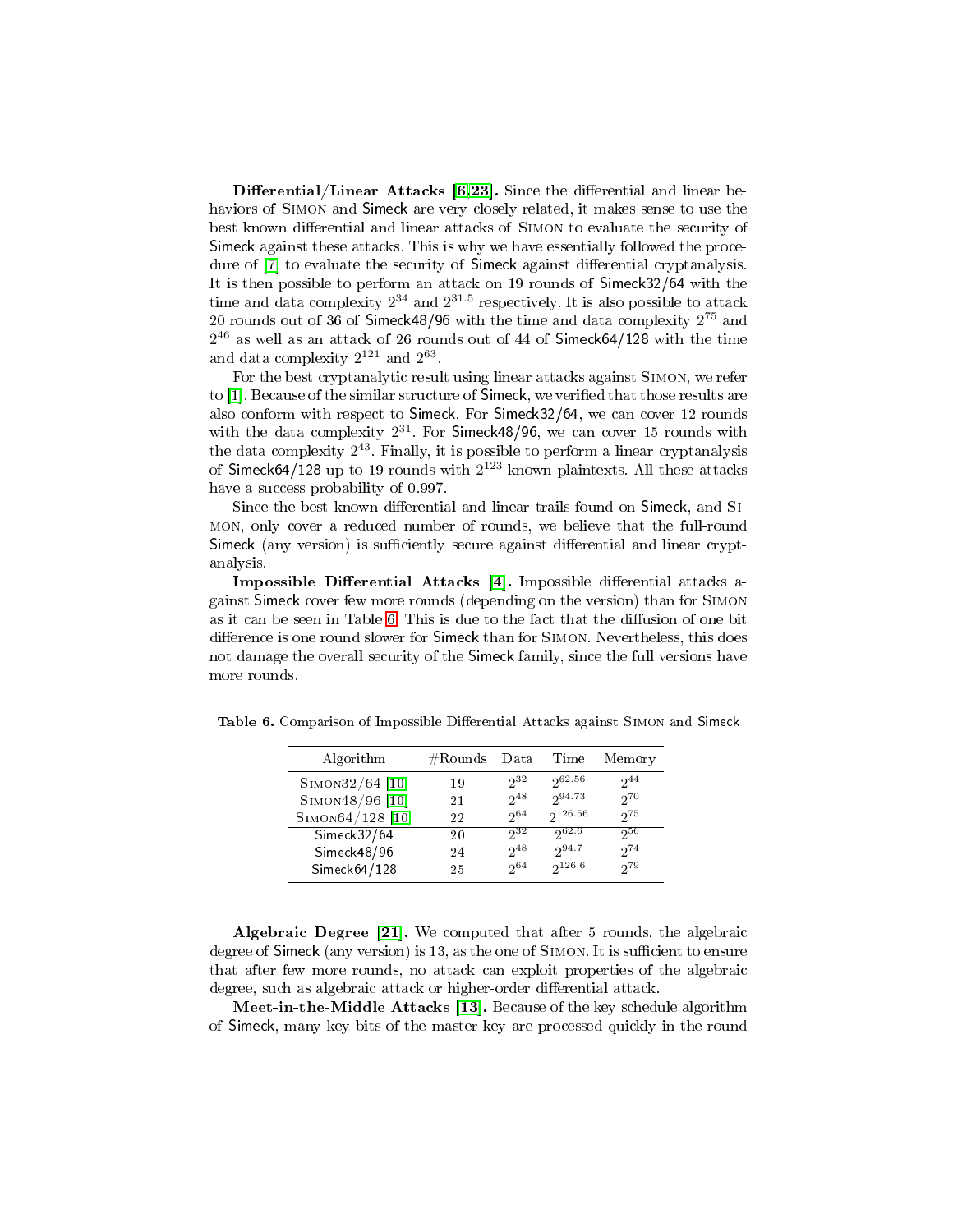function of Simeck. This should ensure a good resistance of Simeck against Meetin-the-Middle (MITM) attacks. Moreover, until now Simon has not shown to be a good candidate for MITM attacks. As the round function of Simeck is very similar as the one of Simon, we believe that Simeck will also be resistant against MITM attacks.

Slide Attacks and Rotational Attacks [\[8,](#page-18-13)[19\]](#page-19-14). The round constant addition and the key schedule design prevent any efficient slide or rotational attacks.

Related-key Differential Attacks [\[5\]](#page-18-14). Although SIMON and SPECK have been extensively studied in the past years, no concrete attacks in the related-key setting have been shown. Like Speck, Simeck reuses its round function in the key schedule part. It is reasonable to think that Simeck has also good cryptographic properties in the related key model.

## 6 Concluding Remarks

In this paper, we have presented Simeck, a new family of lightweight block ciphers. Simeck is very suitable for resource-constrained devices, such as passive RFID tags and wireless sensor networks. We have provided an extensive exploration for different hardware architectures in order to make a balance between area, throughput, and power consumption for Simon and Simeck in both CMOS 130nm and CMOS 65nm techniques. We have shown that it is possible to design a smaller cipher than Simon in terms of area and power consumption. Moreover, we have improved the hardware implementations of Simon given in the original paper. In addition, the similarities between Simon/Speck and Simeck allow us to have an idea of the actual security offered by Simeck. Even if the round function of Simeck is quite simple, this round function is iterated a sufficient number of time to provide an adequate security against most known attacks. In conclusion, all of the instances in the Simeck family can meet the area, power consumption, and throughput requirements in the passive RFID tags and they are promising candidates for resource-constrained devices.

We have learnt and understood many techniques about designing hardwareoriented ciphers during the process of completing the design of Simeck. It is interesting to see if we can devise a block cipher with even smaller hardware footprints than Simeck. It also interests us whether we can design, from the theoretical point of view, a smallest block cipher with the minimum number of components. This should be very useful for cryptography researchers to get deep insights into designing and analyzing ciphers.

## Acknowledgments

The authors would like to thank the anonymous reviewers for their helpful and constructive comments that greatly contributed to improving the final version of the paper. This work is supported by NSERC Discovery Grants, Strategic Project Grant, and Canadian Microelectronics Corporation.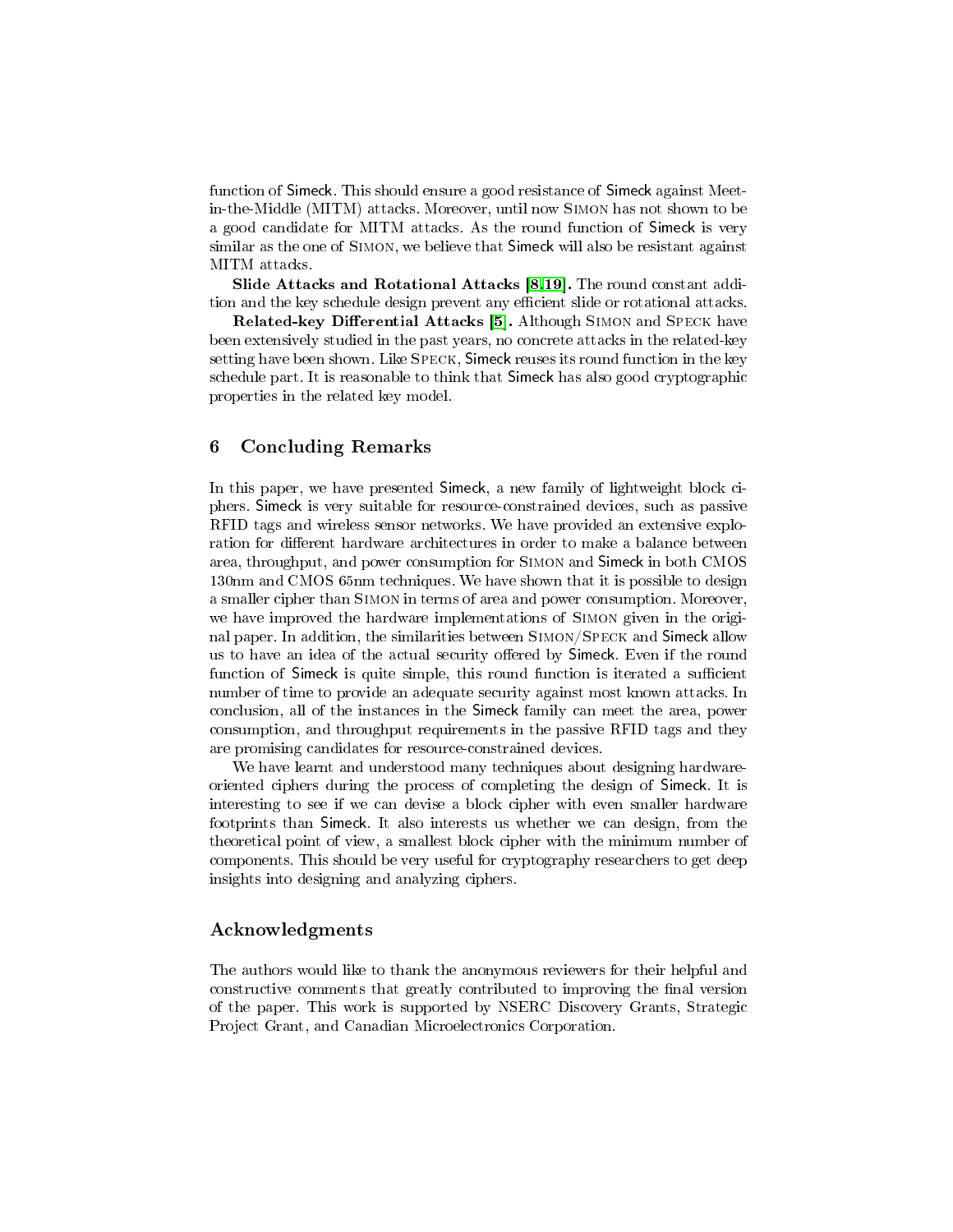## References

- <span id="page-18-6"></span>1. J. Alizadeh, H. AlKhzaimi, M. R. Aref, N. Bagheri, P. Gauravaram, A. Kumar, M. M. Lauridsen, and S. K. Sanadhya. Cryptanalysis of SIMON Variants with Connections. In N. Saxena and A. Sadeghi, editors, Radio Frequency Identification: Security and Privacy Issues - 10th International Workshop, RFIDSec 2014, Oxford, UK, July 21-23, 2014, Revised Selected Papers, volume 8651 of Lecture Notes in  $Computer$  Science, pages 90–107. Springer, 2014.
- <span id="page-18-8"></span>2. F. Armknecht, M. Hamann, and V. Mikhalev. Lightweight Authentication Protocols on Ultra-Constrained RFIDs - Myths and Facts. In Radio Frequency Identification: Security and Privacy Issues, pages 1-18. Springer, 2014.
- <span id="page-18-3"></span>3. R. Beaulieu, D. Shors, J. Smith, S. Treatman-Clark, B. Weeks, and L. Wingers. The SIMON and SPECK Families of Lightweight Block Ciphers. Cryptology ePrint Archive, Report 2013/404, 2013. [http://eprint.iacr.org/.](http://eprint.iacr.org/)
- <span id="page-18-11"></span>4. E. Biham, A. Biryukov, and A. Shamir. Cryptanalysis of Skipjack Reduced to 31 Rounds Using Impossible Differentials. J. Cryptology, 18(4):291-311, 2005.
- <span id="page-18-14"></span>5. E. Biham, O. Dunkelman, and N. Keller. A Unied Approach to Related-Key Attacks. In K. Nyberg, editor, Fast Software Encryption, 15th International Workshop, FSE 2008, Lausanne, Switzerland, February 10-13, 2008, Revised Selected Papers, volume 5086 of Lecture Notes in Computer Science, pages 73–96. Springer, 2008.
- <span id="page-18-10"></span>6. E. Biham and A. Shamir. Differential Cryptanalysis of DES-like Cryptosystems. J.  $Cryptology, 4(1):3-72, 1991.$
- <span id="page-18-5"></span>7. A. Biryukov, A. Roy, and V. Velichkov. Differential Analysis of Block Ciphers SIMON and SPECK. In FSE 2014, LNCS. Springer, 2014.
- <span id="page-18-13"></span>8. A. Biryukov and D. Wagner. Slide Attacks. In L. R. Knudsen, editor, Fast Software Encryption, 6th International Workshop, FSE '99, Rome, Italy, March 24-26, 1999, Proceedings, volume 1636 of Lecture Notes in Computer Science, pages 245-259. Springer, 1999.
- <span id="page-18-0"></span>9. A. Bogdanov, L. R. Knudsen, G. Leander, C. Paar, A. Poschmann, M. J. B. Robshaw, Y. Seurin, and C. Vikkelsoe. PRESENT: An Ultra-lightweight Block Cipher. In P. Paillier and I. Verbauwhede, editors, Cryptographic Hardware and Embedded Systems - CHES 2007, 9th International Workshop, Vienna, Austria, September 10-13, 2007, Proceedings, volume 4727 of Lecture Notes in Computer Science, pages 450466. Springer, 2007.
- <span id="page-18-7"></span>10. C. Boura, M. Naya-Plasencia, and V. Suder. Scrutinizing and Improving Impossible Differential Attacks: Applications to CLEFIA, Camellia, LBlock and Simon. In Advances in Cryptology - ASIACRYPT 2014 - 20th International Conference on the Theory and Application of Cryptology and Information Security, Kaoshiung, Taiwan, R.O.C., December  $7-11$ , 2014. Proceedings, Part I, pages 179-199, 2014.
- <span id="page-18-1"></span>11. C. De Cannière, O. Dunkelman, and M. Knežević. KATAN and KTANTAN - A Family of Small and Efficient Hardware-oriented Block Ciphers.
- <span id="page-18-4"></span>12. C. De Cannière and B. Preneel. Trivium Specifications, 2005. eSTREAM, ECRYP-T Stream Cipher Project, Report 2005/030.
- <span id="page-18-12"></span>13. W. Diffie and M. E. Hellman. Exhaustive Cryptanalysis of the NBS Data Encryption Standard. Computer,  $10(6)$ :74-84, June 1977.
- <span id="page-18-9"></span>14. EPCglobal. EPC Class 1 Generation 2 Standard. [http://www.gs1.org/sites/](http://www.gs1.org/sites/default/files/docs/uhfc1g2/uhfc1g2_2_0_0_standard_20131101.pdf) [default/files/docs/uhfc1g2/uhfc1g2\\_2\\_0\\_0\\_standard\\_20131101.pdf,](http://www.gs1.org/sites/default/files/docs/uhfc1g2/uhfc1g2_2_0_0_standard_20131101.pdf) 2013.
- <span id="page-18-2"></span>15. Z. Gong, S. Nikova, and Y. W. Law. KLEIN: A New Family of Lightweight Block Ciphers. In A. Juels and C. Paar, editors, RFID. Security and Privacy - 7th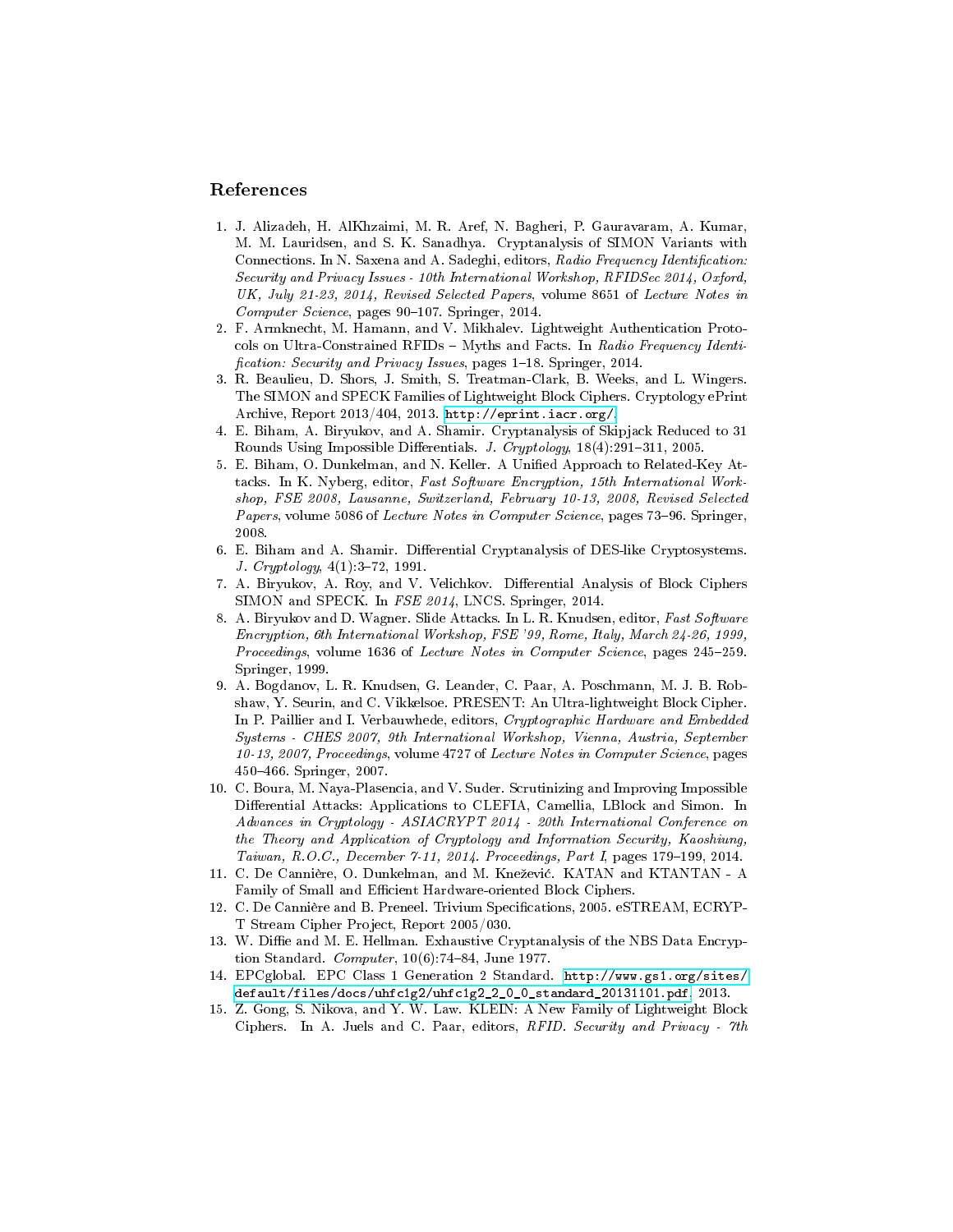International Workshop, RFIDSec 2011, Amherst, USA, June 26-28, 2011, Revised Selected Papers, volume 7055 of Lecture Notes in Computer Science, pages  $1-18$ . Springer, 2011.

- <span id="page-19-1"></span>16. J. Guo, T. Peyrin, A. Poschmann, and M. Robshaw. The LED Block Cipher. In Cryptographic Hardware and Embedded Systems - CHES 2011, pages 326-341. Springer, 2011.
- <span id="page-19-4"></span>17. M. Hell, T. Johansson, and W. Meier. Grain: A Stream Cipher for Constrained Environments. International Journal of Wireless and Mobile Computing, 2(1):86 93, 2007.
- <span id="page-19-6"></span>18. A. Juels and S. A. Weis. Authenticating Pervasive Devices with Human Protocols. In Advances in Cryptology – CRYPTO 2005, pages 293-308. Springer, 2005.
- <span id="page-19-14"></span>19. D. Khovratovich and I. Nikolic. Rotational Cryptanalysis of ARX. In S. Hong and T. Iwata, editors, Fast Software Encryption, 17th International Workshop, FSE 2010, Seoul, Korea, February 7-10, 2010, Revised Selected Papers, volume 6147 of Lecture Notes in Computer Science, pages 333-346. Springer, 2010.
- <span id="page-19-10"></span>20. L. Knudsen, G. Leander, A. Poschmann, and M. J. Robshaw. PRINTcipher: A Block Cipher for IC-printing. In Cryptographic Hardware and Embedded Systems, CHES 2010, pages 16-32. Springer, 2010.
- <span id="page-19-13"></span>21. L. R. Knudsen. Truncated and Higher Order Differentials. In B. Preneel, editor, Fast Software Encryption: Second International Workshop. Leuven, Belgium, 14-16 December 1994, Proceedings, volume 1008 of Lecture Notes in Computer Science, pages 196211. Springer, 1994.
- <span id="page-19-11"></span>22. S. Kölbl, G. Leander, and T. Tiessen. Observations on the Simon Block Cipher Family. In CRYPTO 2015, LNCS. Springer, 2015. to appear.
- <span id="page-19-12"></span>23. M. Matsui. Linear Cryptoanalysis Method for DES Cipher. In T. Helleseth, editor,  $Advances in Cryptology - EUROCRYPT 1993, Workshop on the Theory and Appli-$ cation of Cryptographic Techniques, Lofthus, Norway, May 23-27, 1993, Proceedings, volume 765 of Lecture Notes in Computer Science, pages  $386-397$ . Springer, 1993.
- <span id="page-19-7"></span>24. A. Moradi, A. Poschmann, S. Ling, C. Paar, and H. Wang. Pushing the Limits: A Very Compact and a Threshold Implementation of AES. In Advances in Cryptology  $-$  EUROCRYPT 2011, pages 69–88. Springer, 2011.
- <span id="page-19-5"></span>25. Y. Nawaz and G. Gong. WG: A Family of Stream Ciphers with Designed Randomness Properties. Inf. Sci.,  $178(7):1903-1916$ , 2008.
- <span id="page-19-0"></span>26. R. M. Needham and D. J. Wheeler. TEA Extensions, October 1997. Technical Report, University of Cambridge.
- <span id="page-19-8"></span>27. T. Plos, C. Dobraunig, M. Hofinger, A. Oprisnik, C. Wiesmeier, and J. Wiesmeier. Compact Hardware Implementations of the Block Ciphers mCrypton, NOEKEON, and SEA. In Progress in Cryptology -  $INDORYPT 2012$ , pages 358-377. Springer, 2012.
- <span id="page-19-9"></span>28. C. Rolfes, A. Poschmann, G. Leander, and C. Paar. Ultra-lightweight Implementations for Smart Devices - Security for 1000 Gate Equivalents. In Smart Card Research and Advanced Applications, pages 89-103. Springer, 2008.
- <span id="page-19-2"></span>29. K. Shibutani, T. Isobe, H. Hiwatari, A. Mitsuda, T. Akishita, and T. Shirai. Piccolo: An Ultra-lightweight Block Cipher. In Cryptographic Hardware and Embedded  $Systems - CHES 2011$ , pages 342-357. Springer, 2011.
- <span id="page-19-3"></span>30. T. Suzaki, K. Minematsu, S. Morioka, and E. Kobayashi. Twine: A Lightweight, Versatile Block Cipher. In ECRYPT Workshop on Lightweight Cryptography, pages 146169, 2011.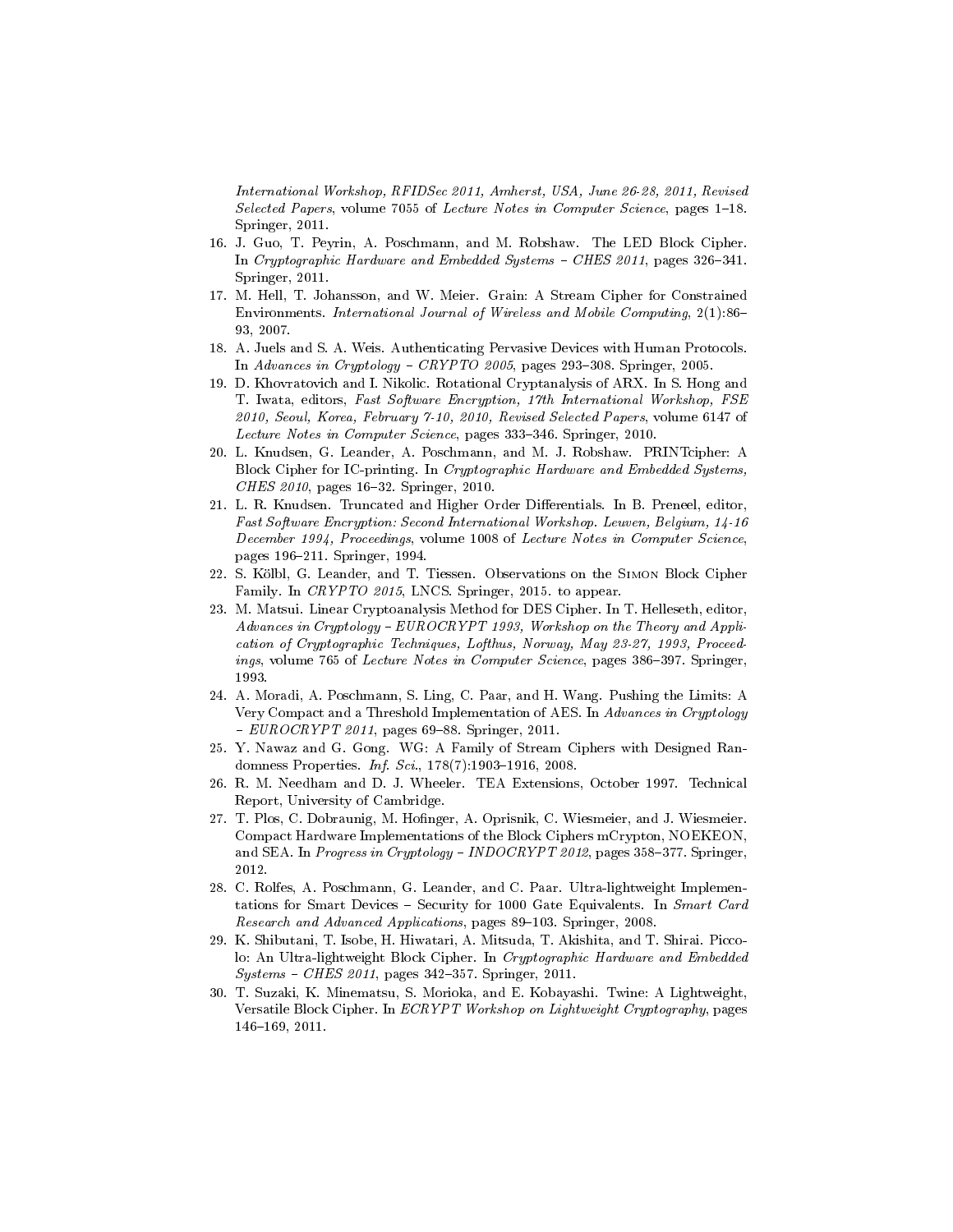- <span id="page-20-0"></span>31. D. J. Wheeler and R. M. Needham. TEA: A Tiny Encryption Algorithm. In Fast Software Encryption: Second International Workshop. Leuven, Belgium, 14- 16 December 1994, Proceedings, pages 363-366, 1994.
- <span id="page-20-2"></span>32. W. Wu and L. Zhang. LBlock: A Lightweight Block Cipher. In J. Lopez and G. Tsudik, editors, Applied Cryptography and Network Security - 9th International Conference, ACNS 2011, Nerja, Spain, June 7-10, 2011. Proceedings, volume 6715 of Lecture Notes in Computer Science, pages 327-344, 2011.
- <span id="page-20-1"></span>33. H. Yap, K. Khoo, A. Poschmann, and M. Henricksen. EPCBC - A Block Cipher Suitable for Electronic Product Code Encryption. In D. Lin, G. Tsudik, and X. Wang, editors, Cryptology and Network Security - 10th International Conference, CANS 2011, Sanya, China, December 10-12, 2011. Proceedings, volume 7092 of Lecture Notes in Computer Science, pages 76-97. Springer, 2011.
- <span id="page-20-3"></span>34. D. J. Yeager, A. P. Sample, J. R. Smith, and J. R. Smith. WISP: A Passively Powered UHF RFID Tag with Sensing and Computation. RFID Handbook: Applications, Technology, Security, and Privacy, pages 261-278, 2008.

## Appendix A ASIC Implementation Results of Simon and Simeck in CMOS 65nm

Tables [7](#page-20-4) and [8](#page-21-0) give our results of Simeck and Simon in CMOS 65nm.

|              | Partial   | CMOS 65nm          |                  |           |                    |                    |  |
|--------------|-----------|--------------------|------------------|-----------|--------------------|--------------------|--|
| Simeck       |           | Area $(GEs)$       |                  | Max       | Throughput         | <b>Total Power</b> |  |
|              | Serial    | Before P&R         | After P&R        | Frequency | $@100 \text{ KHz}$ | $@100$ KHz         |  |
|              |           |                    |                  | (MHz)     | (Kbps)             | $(\mu W)$          |  |
|              | $1 - bit$ | $454*$             | $488*$           | 1754      | 5.6                | 1.292              |  |
|              | $2$ -bit  | $465^{\dagger}$    | $500^{\dagger}$  | 1428      | 11.1               | 1.311              |  |
| Simeck32/64  | 4-bit     | $494^{\dagger}$    | $531^{\dagger}$  | 1388      | 22.2               | 1.376              |  |
|              | 8-bit     | $550*$             | $592*$           | 1250      | 44.4               | 1.512              |  |
|              | $16$ -bit | $644*$             | $692*$           | 1428      | 88.9               | 1.716              |  |
|              | $1-bit$   | $645^{\dagger}$    | $693^{\dagger}$  | 1562      | 5.0                | 1.805              |  |
|              | $2$ -bit  | $656^{\dagger}$    | 706 <sup>†</sup> | 1538      | 10.0               | 1.825              |  |
| Simeck48/96  | 3-bit     | $663^{\dagger}$    | $712^{\dagger}$  | 1282      | 15.0               | 1.857              |  |
|              | 4-bit     | $686$ <sup>T</sup> | $738^{\dagger}$  | 1333      | 20.0               | 1.886              |  |
|              | $6$ -bit  | $701$ <sup>†</sup> | 753 <sup>†</sup> | 1282      | 30.0               | 1.919              |  |
|              | 8-bit     | $732^{\dagger}$    | 787              | 1388      | 40.0               | 2.009              |  |
|              | $12$ -bit | $794*$             | $854*$           | 1219      | 60.0               | 2.212              |  |
|              | $24$ -bit | $951*$             | $1022*$          | 2325      | 120.0              | 2.44               |  |
|              | $1 - bit$ | $828*$             | $891*$           | 1369      | 4.2                | 2.304              |  |
|              | $2$ -bit  | 838 <sup>†</sup>   | $901^+$          | 1408      | 8.3                | 2.325              |  |
| Simeck64/128 | 4-bit     | 869 <sup>†</sup>   | $935^{\dagger}$  | 1098      | 16.7               | 2.372              |  |
|              | 8-bit     | $918$ <sup>T</sup> | $987^{\dagger}$  | 1190      | 33.3               | 2.492              |  |
|              | $16$ -bit | $1042*$            | $1121*$          | 1086      | 66.7               | 2.869              |  |
|              | $32$ bit  | $1263*$            | $1358*$          | 1282      | 133.3              | 3.316              |  |

<span id="page-20-4"></span>Table 7. Our Implementation Results of Simeck32/64, 48/96, 64/128 in 65nm

Area obtained by using compile ultra only.

† Area obtained by using compile ultra and clock gating.